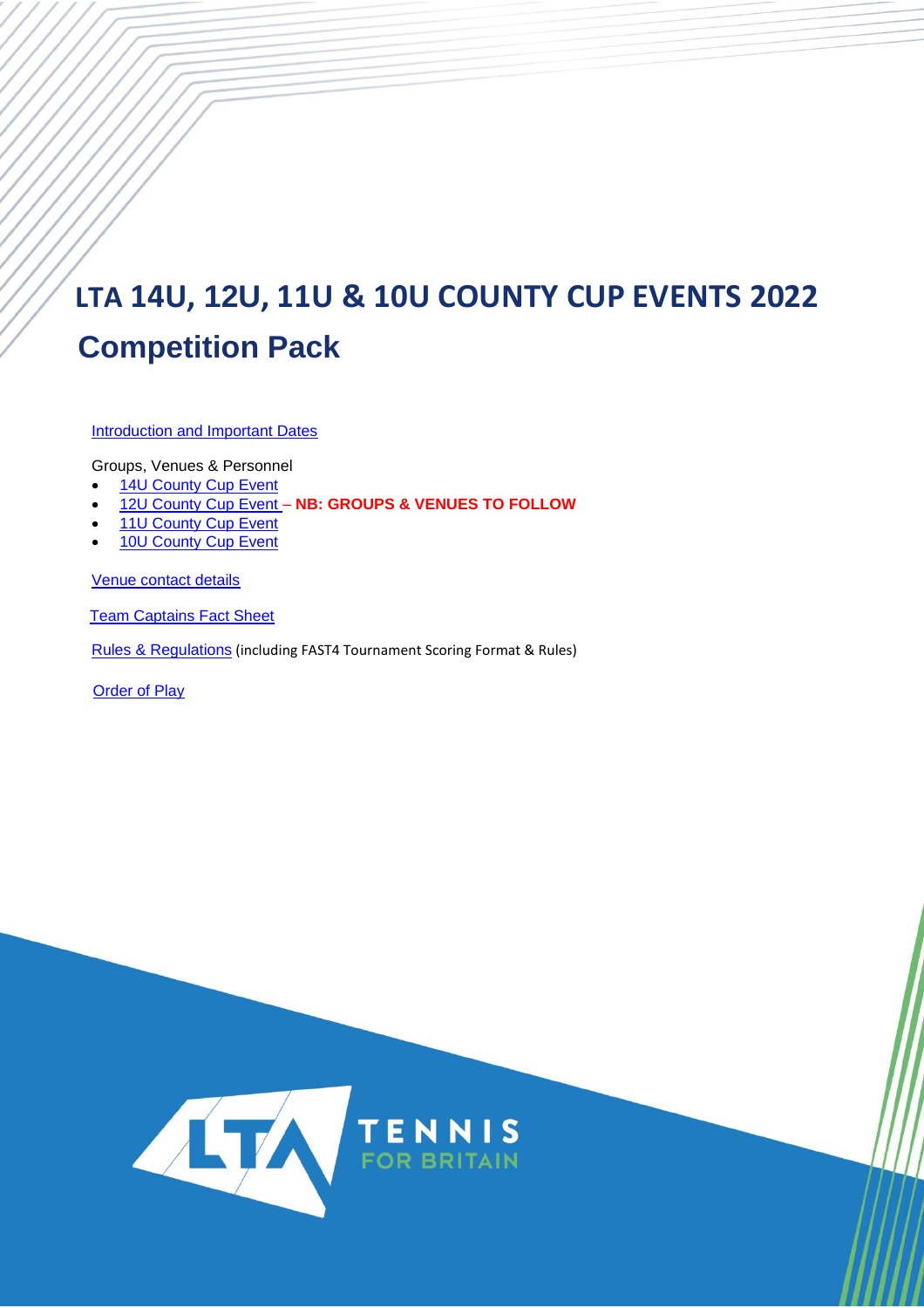### **Introduction & Important Dates**

Welcome to the Competition Pack for the LTA 14U, 12U, 11U and 10U County Cup Events. It is hoped the following information will help answer any questions you may have about the Event(s).

LTA County Cup Events gives a player the opportunity of representing their county in a competitive team environment and the age groups range from 9U through to open age group categories.

As indicated on the front cover of this pack, relevant documents for all 4 age group County Cup Events are now shown in one Competition Pack and so please ensure you read the appropriate document for the relevant age group.

Qualifying groups have been seeded based on a player's ranking information as at 21 October 2019 taking into account eligible players for relevant age group. Finals shall be seeded based on the provisionally nominated players as at draw date.

| <b>Event &amp; Dates</b>                                                                                                                                                                                                                                        | <b>Nominations Open</b>                          | <b>Nominations Close</b>                        |
|-----------------------------------------------------------------------------------------------------------------------------------------------------------------------------------------------------------------------------------------------------------------|--------------------------------------------------|-------------------------------------------------|
| <b>LTA 14U County Cup Event</b><br>For players born in 2006 or later<br>Qualifying - Saturday 30 April and Sunday 1 May 2022<br>Finals - Friday 13 to Sunday 15 May 2022<br>To be played at Nottingham Tennis Centre (outdoor)                                  | Monday 6 April 2022<br>Monday 4 May 2022         | Monday 20 April 2022<br>Monday 11 May 2022      |
| <b>LTA 12U County Cup Event</b><br>For players born in 2008 or later<br>Qualifying - Saturday 17 and Sunday 18 September 2022<br>Finals - Friday 30 September to Sunday 2 October 2022<br>To be played at Venue TBC<br><b>NB: GROUPS &amp; VENUES TO FOLLOW</b> | Monday 8 August 2022<br>Monday 19 September 2022 | Monday 22 August 2022<br>Monday 10 October 2022 |
| <b>LTA 11U County Cup Event</b><br>For players born in 2009 or later<br>Qualifying - Saturday 18 and Sunday 19 June 2022<br>Finals - Friday 8 to Sunday 10 July 2022<br>To be played at Venue TBC                                                               | Monday 25 May 2022<br>Monday 22 June 2022        | Monday 8 June 2022<br>Monday 6 July 2022        |
| <b>LTA 10U County Cup Event</b><br>For players born in 2010 or 2011 only<br>Qualifying - Saturday 21 and Sunday 22 May 2022<br>Finals - Friday 10 to Sunday 12 June 2022<br>To be played at Bath University (indoor)                                            | Monday 18 May 2022<br>Monday 15 June 2022        | Monday 1 June 2022<br>Monday 22 June 2022       |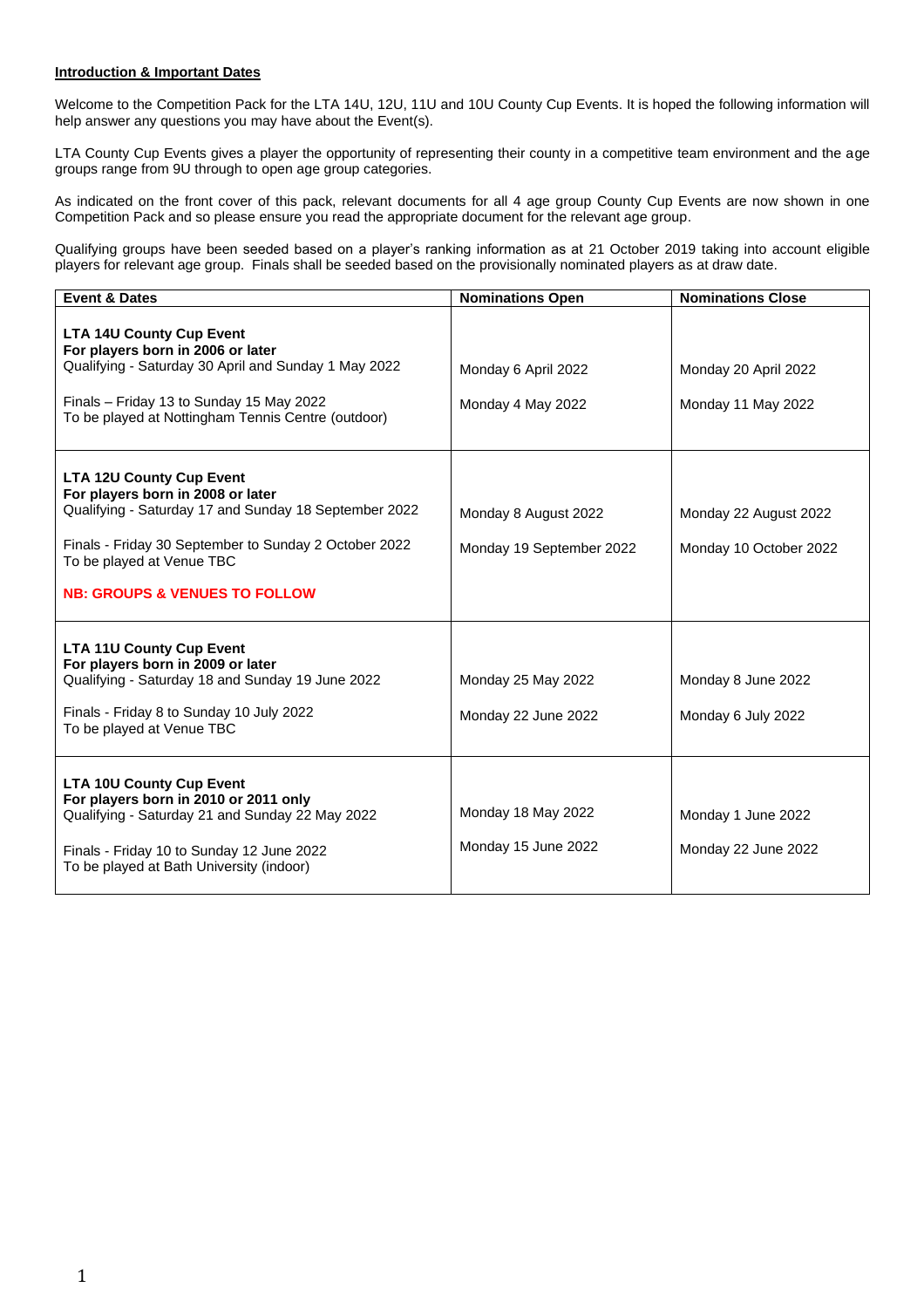### **LTA 14U County Cup Event Qualifying – Saturday 30 April and Sunday 1 May 2022 Finals – Friday 13 to Sunday 15 May 2022**

| 14U BOYS - GROUPS, VENUES & PERSONNEL                                                                                                                                                      |        |            |                                                                                                                                         |                                                                                                                                                    | 14U GIRLS - GROUPS, VENUES & PERSONNEL                                                                               |                  |                  |  |
|--------------------------------------------------------------------------------------------------------------------------------------------------------------------------------------------|--------|------------|-----------------------------------------------------------------------------------------------------------------------------------------|----------------------------------------------------------------------------------------------------------------------------------------------------|----------------------------------------------------------------------------------------------------------------------|------------------|------------------|--|
| <b>Group A - Royal Wootton Bassett, SN4 8DS</b><br>Centre Organiser: Paul Meakin - 07754 786 792<br>Referee:<br><b>Court Supervisor:</b>                                                   |        |            |                                                                                                                                         |                                                                                                                                                    | Group A - Torquay, TQ2 5HP<br>Centre Organiser: Steve Maslen - 01803 209 500<br>Referee:<br><b>Court Supervisor:</b> |                  |                  |  |
| <b>Channel Islands</b><br>Cornwall<br>D<br>A                                                                                                                                               |        |            |                                                                                                                                         |                                                                                                                                                    | Avon                                                                                                                 | D                | Wiltshire        |  |
| B<br>Somerset                                                                                                                                                                              |        |            | E Avon                                                                                                                                  | B                                                                                                                                                  | Somerset                                                                                                             | E                | Channel Islands  |  |
| C Devon                                                                                                                                                                                    |        |            | F Wiltshire                                                                                                                             | $\overline{C}$                                                                                                                                     | Devon                                                                                                                | $\overline{F}$   | Cornwall         |  |
|                                                                                                                                                                                            |        |            |                                                                                                                                         |                                                                                                                                                    |                                                                                                                      |                  |                  |  |
| Group B - Bury, BL0 9UP<br>Centre Organiser: Tom Lemon - 07849 979 045<br><b>Referee:</b><br><b>Court Supervisor:</b>                                                                      |        |            |                                                                                                                                         | Group B - Newark, NG23 6AS<br>Centre Organiser: Terri Scooper - 01636 636 688<br><b>Referee:</b><br><b>Court Supervisor:</b>                       |                                                                                                                      |                  |                  |  |
| A Shropshire                                                                                                                                                                               | D      | Cumbria    |                                                                                                                                         |                                                                                                                                                    | A Suffolk                                                                                                            | D                | Cambridgeshire   |  |
| <b>B</b> Durham & Cleveland                                                                                                                                                                | E      | Cheshire   |                                                                                                                                         |                                                                                                                                                    | <b>B</b> Lincolnshire                                                                                                | E                | Staffordshire    |  |
| CH 8 W                                                                                                                                                                                     | F      | Lancashire |                                                                                                                                         | $\circ$                                                                                                                                            | Bedfordshire                                                                                                         | F                | Nottinghamshire  |  |
| Group C - Edinburgh, EH14 1BZ<br>Centre Organiser: Andrew Fife - 0131 477 8408<br><b>Referee:</b><br><b>Court Supervisor:</b>                                                              |        |            | A                                                                                                                                       | Group C - Glasgow, G12 9XP<br>Centre Organiser: Keith Fowler - 07974 330 043<br><b>Referee:</b><br><b>Court Supervisor:</b><br>East of Scotland    | D                                                                                                                    | Yorkshire        |                  |  |
| North of Scotland<br>ΑI<br><b>B</b>   West of Scotland                                                                                                                                     | D<br>E |            | South of Scotland<br>East of Scotland                                                                                                   | B                                                                                                                                                  | South of Scotland                                                                                                    | E                | West of Scotland |  |
|                                                                                                                                                                                            |        |            |                                                                                                                                         | C I                                                                                                                                                |                                                                                                                      |                  |                  |  |
| C   Northumberland                                                                                                                                                                         |        |            |                                                                                                                                         |                                                                                                                                                    | North of Scotland                                                                                                    |                  |                  |  |
| Group D - Redhill, RH1 1JW<br>Centre Organiser: Dave Earl - 07904 347 917<br><b>Referee:</b><br><b>Court Supervisor:</b>                                                                   |        |            | Group D - Wimbledon, SW19 4RF<br>Centre Organiser: Tim Haynes - 020 8947 4987<br><b>Referee:</b><br><b>Court Supervisor:</b>            |                                                                                                                                                    |                                                                                                                      |                  |                  |  |
| Surrey<br>A I                                                                                                                                                                              | D      | Middlesex  |                                                                                                                                         | A                                                                                                                                                  | Middlesex                                                                                                            | D                | Surrey           |  |
| <b>B</b> Cambridgeshire                                                                                                                                                                    | E      |            | Hampshire & IOW                                                                                                                         |                                                                                                                                                    | <b>B</b> Warwickshire                                                                                                | E                | Berkshire        |  |
| C Essex                                                                                                                                                                                    |        |            |                                                                                                                                         | $\circ$                                                                                                                                            | South Wales                                                                                                          |                  |                  |  |
| <b>Group E - Bridgend, CF31 3NN</b><br>Centre Organiser: Jana Zaborska - 01656 662 041<br><b>Referee:</b><br><b>Court Supervisor:</b>                                                      |        |            |                                                                                                                                         | <b>Group E - Sherborne, DT9 5NS</b><br>Centre Organiser: Nick Chapman - 07811 347 944<br><b>Referee:</b><br><b>Court Supervisor:</b>               |                                                                                                                      |                  |                  |  |
| A Sussex                                                                                                                                                                                   | D      | Dorset     |                                                                                                                                         | A                                                                                                                                                  | Kent                                                                                                                 | D                | Sussex           |  |
| <b>B</b> Hertfordshire                                                                                                                                                                     | E      | Kent       |                                                                                                                                         | B                                                                                                                                                  | Dorset                                                                                                               | E                | Hampshire & IOW  |  |
| C South Wales                                                                                                                                                                              |        |            |                                                                                                                                         | $\circ$ $\vdash$                                                                                                                                   | Gloucestershire                                                                                                      |                  |                  |  |
| Group F - Repton, DE65 6FH<br>Centre Organiser: Rhona Stark - 01283 559 346<br><b>Referee:</b><br><b>Court Supervisor:</b>                                                                 |        |            |                                                                                                                                         | Group F - Corby, NN17 2FB<br>Centre Organiser: Juliette Haworth - 01536 407 851<br><b>Referee:</b><br><b>Court Supervisor:</b><br>A Leicestershire | D                                                                                                                    | Northamptonshire |                  |  |
| Leicestershire<br>ΑI<br>B<br>Yorkshire                                                                                                                                                     | D<br>E | Derbyshire | Lincolnshire                                                                                                                            |                                                                                                                                                    | <b>B</b> Shropshire                                                                                                  | E                | <b>H &amp; W</b> |  |
|                                                                                                                                                                                            | F      |            |                                                                                                                                         |                                                                                                                                                    | C Derbyshire                                                                                                         |                  |                  |  |
| $\mathsf{C}$<br>Nottinghamshire<br>Bedfordshire<br><b>Group G - Northampton, NN3 6LL</b><br>Centre Organiser: Ben Whittaker - 01604 797 900<br><b>Referee:</b><br><b>Court Supervisor:</b> |        |            | <b>Group G - Carlisle, CA1 1LS</b><br>Centre Organiser: Barbara Davidson - 01228 514 187<br><b>Referee:</b><br><b>Court Supervisor:</b> |                                                                                                                                                    |                                                                                                                      |                  |                  |  |
| Isle of Man<br>A                                                                                                                                                                           | D      |            | North Wales                                                                                                                             | A                                                                                                                                                  | Northumberland                                                                                                       | D                | Cumbria          |  |
| В<br>Oxfordshire                                                                                                                                                                           | Ε      |            | Northamptonshire                                                                                                                        | В                                                                                                                                                  | North Wales                                                                                                          | Ε                | Cheshire         |  |
| C   Warwickshire                                                                                                                                                                           | F      |            | Staffordshire                                                                                                                           | С                                                                                                                                                  | Durham & Cleveland                                                                                                   | F                | Lancashire       |  |
| <b>Group H - Norwich, NR9 5DX</b><br>Centre Organiser: Matt Breese - 01603 731 264<br><b>Referee:</b><br><b>Court Supervisor:</b>                                                          |        |            | Group H - Oxford Sports, OX2 0NA<br>Centre Organiser: Sarah Wierszycki - 07979 751 302<br><b>Referee:</b><br><b>Court Supervisor:</b>   |                                                                                                                                                    |                                                                                                                      |                  |                  |  |
| Norfolk<br>ΑI                                                                                                                                                                              | D      |            | Buckinghamshire                                                                                                                         | A                                                                                                                                                  | Hertfordshire                                                                                                        | D                | Buckinghamshire  |  |
| Gloucestershire<br>В                                                                                                                                                                       | Ε      | Suffolk    |                                                                                                                                         | В                                                                                                                                                  | Oxfordshire                                                                                                          | Ε                | Essex            |  |
| C Berkshire                                                                                                                                                                                |        |            |                                                                                                                                         | $\mathsf{C}$                                                                                                                                       | Norfolk                                                                                                              |                  |                  |  |

H & W – Herefordshire & Worcestershire

Isle of Man confirmed they are not sending a girls team 02 November 2021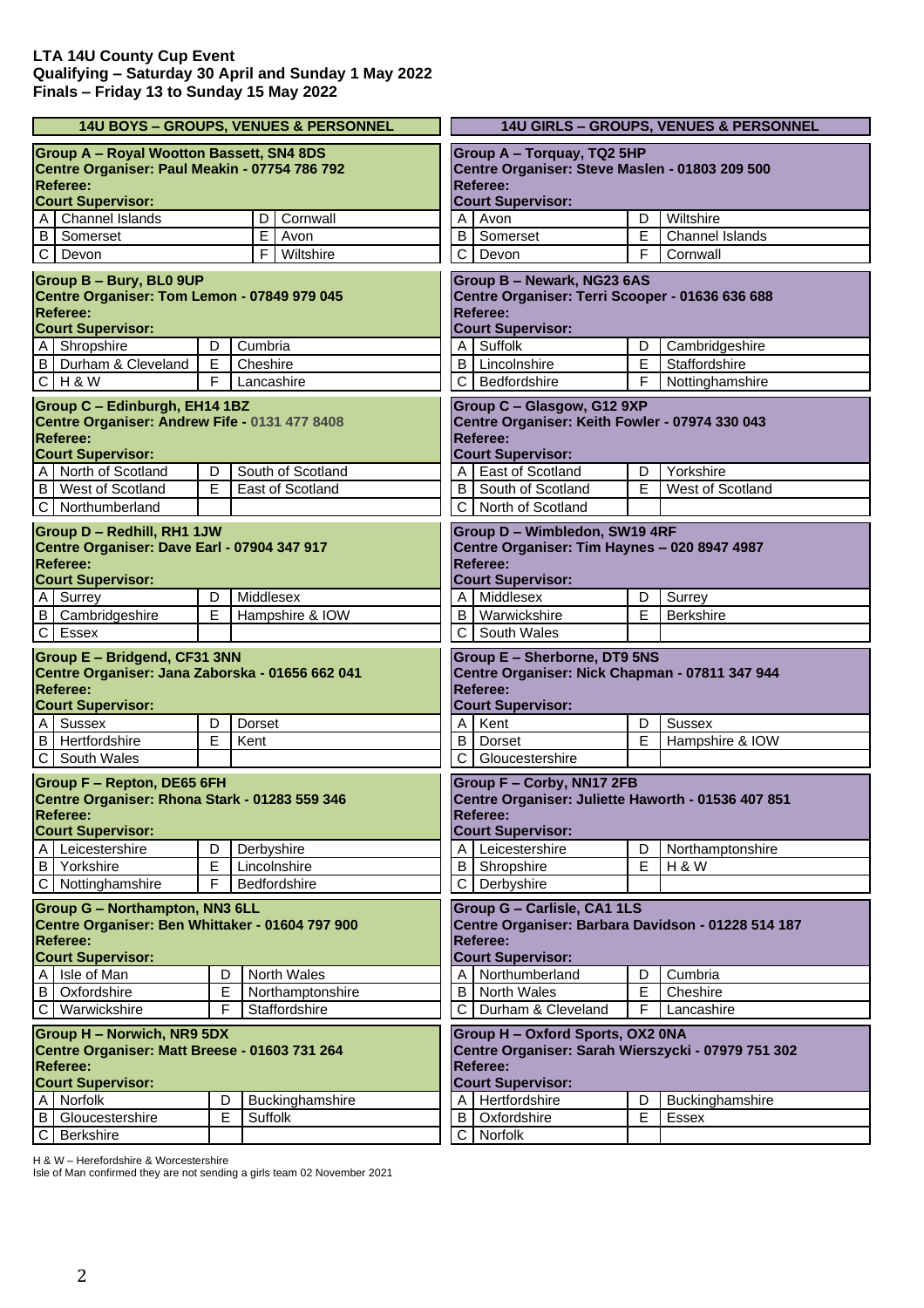| <b>Boys Group A</b>     | <b>ROYAL WOOTTON BASSETT - PAUL MEAKIN</b><br>Royal Wootton Bassett LTC, Gerard Buxton Sports Ground, Brinkworth Road, Royal Wootton Bassett, SN4 8DS<br>Tel: 07754 786 792 E-Mail: pmeakin9@gmail.com |
|-------------------------|--------------------------------------------------------------------------------------------------------------------------------------------------------------------------------------------------------|
| <b>Boys Group B</b>     | <b>HOLCOMBE BROOK - TOM LEMON</b><br>Hazel Hall Lane, off Longsight Road, Holcombe Brook, Bury, BL0 9UP<br>Tel: 07849 979 045 E-Mail: hbsctennis@gmail.com                                             |
| <b>Boys Group C</b>     | <b>EDINBURGH - ANDREW FIFE</b><br>Craiglockhart Leisure & Tennis Centre, 177 Colinton Road, Edinburgh, EH14 1BZ<br>Tel: 0131 477 8408 Email: andrewfife@edinburghleisure.co.uk                         |
| <b>Boys Group D</b>     | <b>REDHILL - DAVE EARL</b><br>Redhill LTC, Linkfield Lane, Redhill, RH1 1JW<br>Tel: 07904 347 917 Email: tennis@boomcoaching.co.uk                                                                     |
| <b>Boys Group E</b>     | <b>BRIDGEND - JANA ZABORSKA</b><br>Bridgend LTC, Church Road, off Merthyr Mawr Road, Bridgend, CF31 3NN<br>Tel: 01656 662 041 E-Mail: zaborskajana@gmail.com                                           |
| <b>Boys Group F</b>     | <b>REPTON - RHONA STARK</b><br>Repton School, Repton, Derbyshire, DE65 6FH<br>Tel: 01283 559 346 Email: rstark@repton.org.uk                                                                           |
| <b>Boys Group G</b>     | <b>NORTHAMPTON - BEN WHITTAKER</b><br>Kings Park Tennis Centre, Kings Park Road, Moulton Park, Northampton, NN3 6LL<br>Tel: 01604 797 900 Email: ben@acuk.net                                          |
| <b>Boys Group H</b>     | <b>NORWICH - MATT BREESE</b><br>Easton Tennis Centre, Easton & Otley College, Easton, Norwich, NR9 5DX<br>Tel: 01603 731264 E-Mail: mbreese@easton-college.ac.uk                                       |
| <b>Girls Group A</b>    | <b>TORQUAY - STEVE MASLEN</b><br>Torquay LTC, Belgrave Road, Torquay, TQ2 5HP<br>Tel: 01803 209500 Email: manager@torquaytennisclub.co.uk                                                              |
| <b>Girls Group B</b>    | <b>CAUNTON - TERRI SCOOPER</b><br>Caunton LTC, Horsebridge Meadows, Maplebeck Road, Caunton, Newark, NG23 6AS<br>Tel: 01636 636 688 E-Mail: info@cauntontennisclub.co.uk                               |
| <b>Girls Group C</b>    | <b>GLASGOW - KEITH FOWLER</b><br>Hillhead Sports Club, 32 Hughenden Road, Glasgow, G12 9XP<br>Tel: 07974 330 043 Email: keithfowler@outlook.com                                                        |
| <b>Girls Group D</b>    | <b>WIMBLEDON - TIM HAYNES</b><br>Westside Lawn Tennis Club, 20 Woodhayes Road, Wimbledon, SW19 4RF<br>Tel: 020 8947 4987 Email: manager@westsideltc.co.uk                                              |
| <b>Girls Group E</b>    | <b>SHERBORNE - NICK CHAPMAN</b><br>Sherborne LTC, Terrace Playing Fields, Sherborne, DT9 5NS<br>Tel: 07811 347 944 Email: nick.chapmanw4@gmail.com                                                     |
| <b>Girls Group F</b>    | <b>CORBY - JULIETTE HAWORTH</b><br>Corby Tennis Centre, Jimmy Kane Way, Corby, NN17 2FB<br>Tel: 01536 407 851 E-Mail: juliette.haworth@corbytenniscentre.co.uk                                         |
| <b>Girls Group G</b>    | <b>CARLISLE - BARBARA DAVIDSON</b><br>Chatsworth Tennis Centre, St. Aidans Road, Carlisle, CA1 1LS<br>Tel: 01228 514 187 E-Mail: tennis@chatsworthtennis.co.uk                                         |
| <b>Girls Group H</b>    | <b>OXFORD SPORTS - SARAH WIERSZYCKI</b><br>Oxford Sports LTC, North Hinskey Village, Oxford, OX2 0NA<br>Tel: 07979 751 302 E-Mail: Tennis@oxfordsportsltc.org                                          |
| <b>Finals - outdoor</b> | <b>NOTTINGHAM - EDDIE CROYDON-FOWLER</b><br>Nottingham Tennis Centre, University Boulevard, Nottingham, NG7 2QH                                                                                        |

Tel: 0115 876 5563 E-Mail: [Eddie.Croydon-Fowler@nottinghamcity.gov.uk](mailto:Eddie.Croydon-Fowler@nottinghamcity.gov.uk)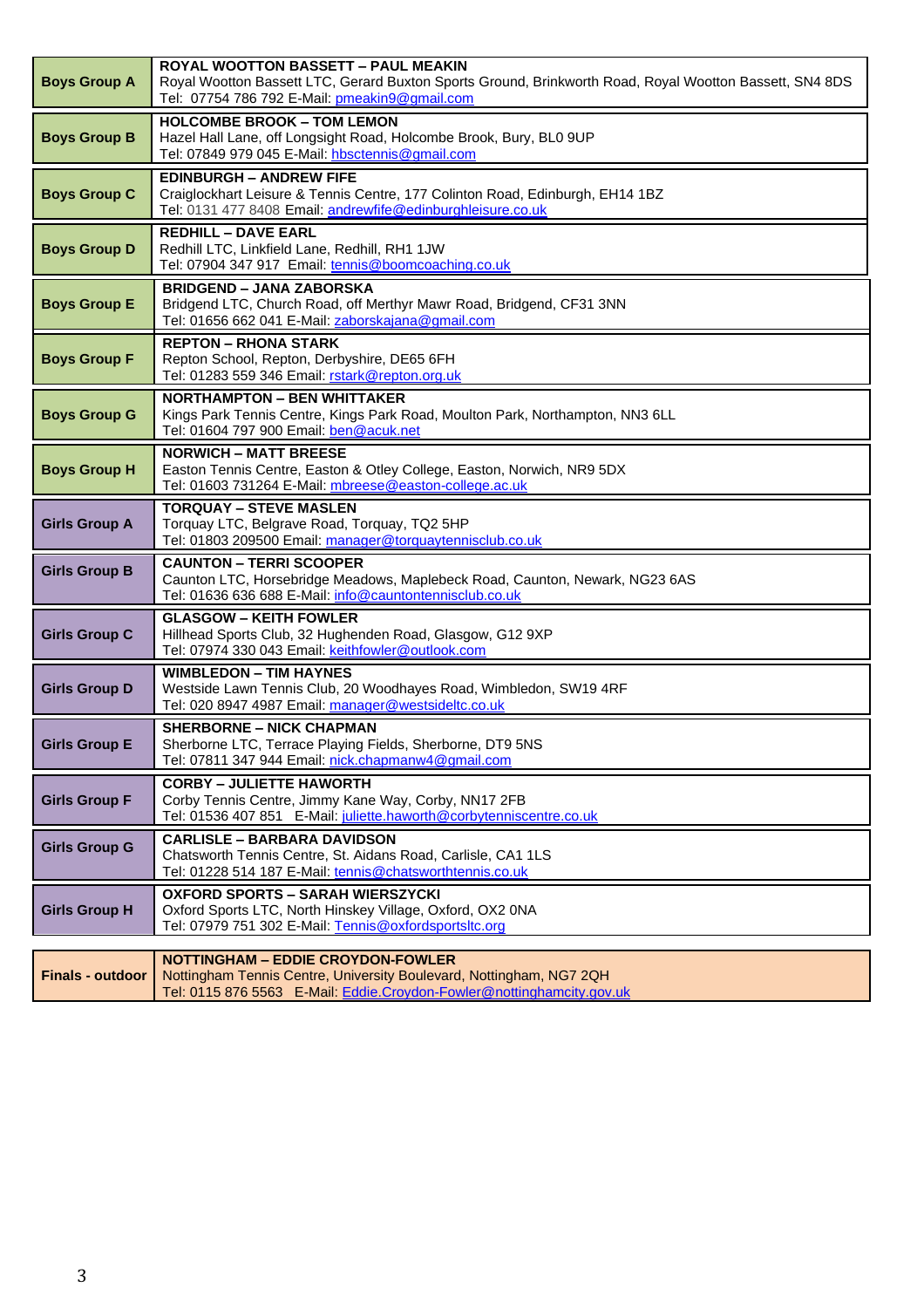### **LTA 11U COUNTY CUP EVENT Qualifying – Saturday 18 and Sunday 19 June 2022 Finals – Friday 8 to Sunday 10 July 2022**

| 11U Boys - Groups, Venues & Personnel                                                                                                 |                                                                                                                                          |   |                                                                                                                                   |                                                                                                                    | 11U Girls - Groups, Venues & Personnel                                                                                                   |                     |                                    |  |
|---------------------------------------------------------------------------------------------------------------------------------------|------------------------------------------------------------------------------------------------------------------------------------------|---|-----------------------------------------------------------------------------------------------------------------------------------|--------------------------------------------------------------------------------------------------------------------|------------------------------------------------------------------------------------------------------------------------------------------|---------------------|------------------------------------|--|
| Group A - Redditch, B97 6PB<br>Centre Organiser: Tony Ravenscroft - 07969 649 092<br><b>Referee:</b><br><b>Court Supervisor:</b>      |                                                                                                                                          |   | Group A - Shrewsbury, SY1 4RG<br>Centre Organiser: Simon Haddleton - 01743 467 755<br><b>Referee:</b><br><b>Court Supervisor:</b> |                                                                                                                    |                                                                                                                                          |                     |                                    |  |
| Α                                                                                                                                     | Staffordshire                                                                                                                            | D | Shropshire                                                                                                                        | A                                                                                                                  | North Wales                                                                                                                              | D                   | Leicestershire                     |  |
| B                                                                                                                                     | Warwickshire                                                                                                                             | E | <b>H &amp; W</b>                                                                                                                  | B                                                                                                                  | Derbyshire                                                                                                                               | E                   | <b>H &amp; W</b>                   |  |
| С                                                                                                                                     | Derbyshire                                                                                                                               |   |                                                                                                                                   | $\overline{C}$                                                                                                     | Staffordshire                                                                                                                            | F                   | Shropshire                         |  |
| Group B - Leicester, LE2 3HF<br>Centre Organiser: Alice Marston - 0116 270 8813 / 5279<br><b>Referee:</b><br><b>Court Supervisor:</b> |                                                                                                                                          |   | Group B - Woodbridge, IP12 4BA<br>Centre Organiser: Jamie Yates - 07983 581 372<br>Referee:<br><b>Court Supervisor:</b>           |                                                                                                                    |                                                                                                                                          |                     |                                    |  |
| Α                                                                                                                                     | Leicestershire                                                                                                                           | D | Northamptonshire                                                                                                                  | A                                                                                                                  | Norfolk                                                                                                                                  | D                   | Lincolnshire                       |  |
| B                                                                                                                                     | <b>Berkshire</b>                                                                                                                         | E | Nottinghamshire                                                                                                                   | B                                                                                                                  | Suffolk                                                                                                                                  | E                   | Bedfordshire                       |  |
| $\overline{C}$                                                                                                                        | Buckinghamshire                                                                                                                          |   |                                                                                                                                   | $\overline{\text{c}}$                                                                                              | Cambridgeshire                                                                                                                           |                     |                                    |  |
| <b>Group C - Heyes Grove, WA15 6PG</b><br>Centre Organiser: Gary Brown - 07887 988 722<br>Referee:<br><b>Court Supervisor:</b>        |                                                                                                                                          |   |                                                                                                                                   |                                                                                                                    | <b>Group C - Newcastle, NE2 3JU</b><br>Centre Organiser: Mandy Tulip - 0191 281 5858<br>Referee:<br><b>Court Supervisor:</b>             |                     |                                    |  |
| Α                                                                                                                                     | <b>North Wales</b>                                                                                                                       | D | Cheshire                                                                                                                          | A                                                                                                                  | Northumberland                                                                                                                           | D                   | Yorkshire                          |  |
| B                                                                                                                                     | Durham & Cleveland                                                                                                                       | E | Cumbria                                                                                                                           | B                                                                                                                  | Durham & Cleveland                                                                                                                       | E                   | Lancashire                         |  |
| $\overline{C}$                                                                                                                        | Lancashire                                                                                                                               | F | Northumberland                                                                                                                    | $\overline{C}$                                                                                                     | Cumbria                                                                                                                                  |                     |                                    |  |
| Group D - Troon, KA10 6EN<br>Centre Organiser: Brian Knox - 07919 060 381<br>Referee:<br><b>Court Supervisor:</b>                     |                                                                                                                                          |   |                                                                                                                                   | Group D - Lymm, WA13 0PX<br>Centre Organiser: Allan Morton - 07932 057 672<br>Referee:<br><b>Court Supervisor:</b> |                                                                                                                                          |                     |                                    |  |
| Α                                                                                                                                     | North of Scotland                                                                                                                        | D | South of Scotland                                                                                                                 | А                                                                                                                  | Cheshire                                                                                                                                 | D                   | East of Scotland                   |  |
| B                                                                                                                                     | Yorkshire                                                                                                                                | E | West of Scotland                                                                                                                  | B                                                                                                                  | West of Scotland                                                                                                                         | E                   | South of Scotland                  |  |
|                                                                                                                                       |                                                                                                                                          |   |                                                                                                                                   |                                                                                                                    |                                                                                                                                          |                     |                                    |  |
| $\mathsf C$                                                                                                                           | East of Scotland                                                                                                                         |   |                                                                                                                                   | C                                                                                                                  | North of Scotland                                                                                                                        |                     |                                    |  |
|                                                                                                                                       | Group E - Ivybridge, PL21 9ES<br>Centre Organiser: Paul Butcher - 01752 893 700<br>Referee:<br><b>Court Supervisor:</b>                  |   |                                                                                                                                   |                                                                                                                    | Group E - Bristol, BS7 8JG<br><b>Centre Organiser: Paul Beanlands -</b><br>Referee:<br><b>Court Supervisor:</b>                          |                     |                                    |  |
| A                                                                                                                                     | Devon                                                                                                                                    | D | Avon                                                                                                                              | A                                                                                                                  | Devon                                                                                                                                    | D                   | Wiltshire                          |  |
| B                                                                                                                                     | Somerset                                                                                                                                 | E | Cornwall                                                                                                                          | B                                                                                                                  | Cornwall                                                                                                                                 | E                   | Somerset                           |  |
| $\overline{C}$                                                                                                                        | Wiltshire                                                                                                                                |   |                                                                                                                                   | C                                                                                                                  | Avon                                                                                                                                     |                     |                                    |  |
|                                                                                                                                       | Group F - Thame, OX9 3NH<br>Centre Organiser: Mark Wilkins - 07762 677 770<br><b>Referee:</b><br><b>Court Supervisor:</b>                |   |                                                                                                                                   |                                                                                                                    | Group F - Chichester, PO19 6AR<br>Centre Organiser: Libby Swain - 01243 785 664<br><b>Referee:</b><br><b>Court Supervisor:</b>           |                     |                                    |  |
| Α                                                                                                                                     | Lincolnshire                                                                                                                             | D | Suffolk                                                                                                                           | Α                                                                                                                  | Dorset                                                                                                                                   | D                   | Hertfordshire                      |  |
| В                                                                                                                                     | Cambridgeshire                                                                                                                           | E | Norfolk                                                                                                                           | В                                                                                                                  | <b>Sussex</b>                                                                                                                            | E                   | Gloucestershire                    |  |
| $\mathbf C$                                                                                                                           | Bedfordshire<br>Group G - Bromley, BR6 9SA<br>Centre Organiser: Emma Wanostrocht - 01689 880 407<br>Referee:<br><b>Court Supervisor:</b> | F | Oxfordshire                                                                                                                       | C                                                                                                                  | Middlesex<br>Group G - Banstead Downs, SM7 2AH<br>Centre Organiser: Sally Parker - 01737 359 630<br>Referee:<br><b>Court Supervisor:</b> |                     |                                    |  |
| Α                                                                                                                                     | Surrey                                                                                                                                   | D | Essex                                                                                                                             | A                                                                                                                  | Hampshire & IOW                                                                                                                          | D                   | Essex                              |  |
| B                                                                                                                                     | Hertfordshire                                                                                                                            | E | Kent                                                                                                                              | $\overline{B}$                                                                                                     | Kent                                                                                                                                     | E                   | Surrey                             |  |
| $\mathbf C$                                                                                                                           | <b>Sussex</b><br>Group H - Poole, BH14 8BL<br>Centre Organiser: Sue Hobden - 07529 323 425<br>Referee:<br><b>Court Supervisor:</b>       |   |                                                                                                                                   | C                                                                                                                  | South Wales<br>Group H - North Oxford, OX2 8EG<br>Centre Organiser: Tom Francis - 07747 026 377<br>Referee:<br><b>Court Supervisor:</b>  |                     |                                    |  |
| A                                                                                                                                     | South Wales                                                                                                                              | D | Hampshire & IOW                                                                                                                   | A                                                                                                                  | Warwickshire                                                                                                                             | D                   | Northamptonshire                   |  |
| B<br>C                                                                                                                                | Gloucestershire<br>Dorset                                                                                                                | E | Middlesex                                                                                                                         | B<br>$\mathsf C$                                                                                                   | Oxfordshire<br>Berkshire                                                                                                                 | $\overline{E}$<br>F | Buckinghamshire<br>Nottinghamshire |  |

H & W = Herefordshire & Worcestershire

Isle of Man confirmed they are not sending teams 02 November 2021

Channel Islands confirmed they are not sending teams 02 November 2021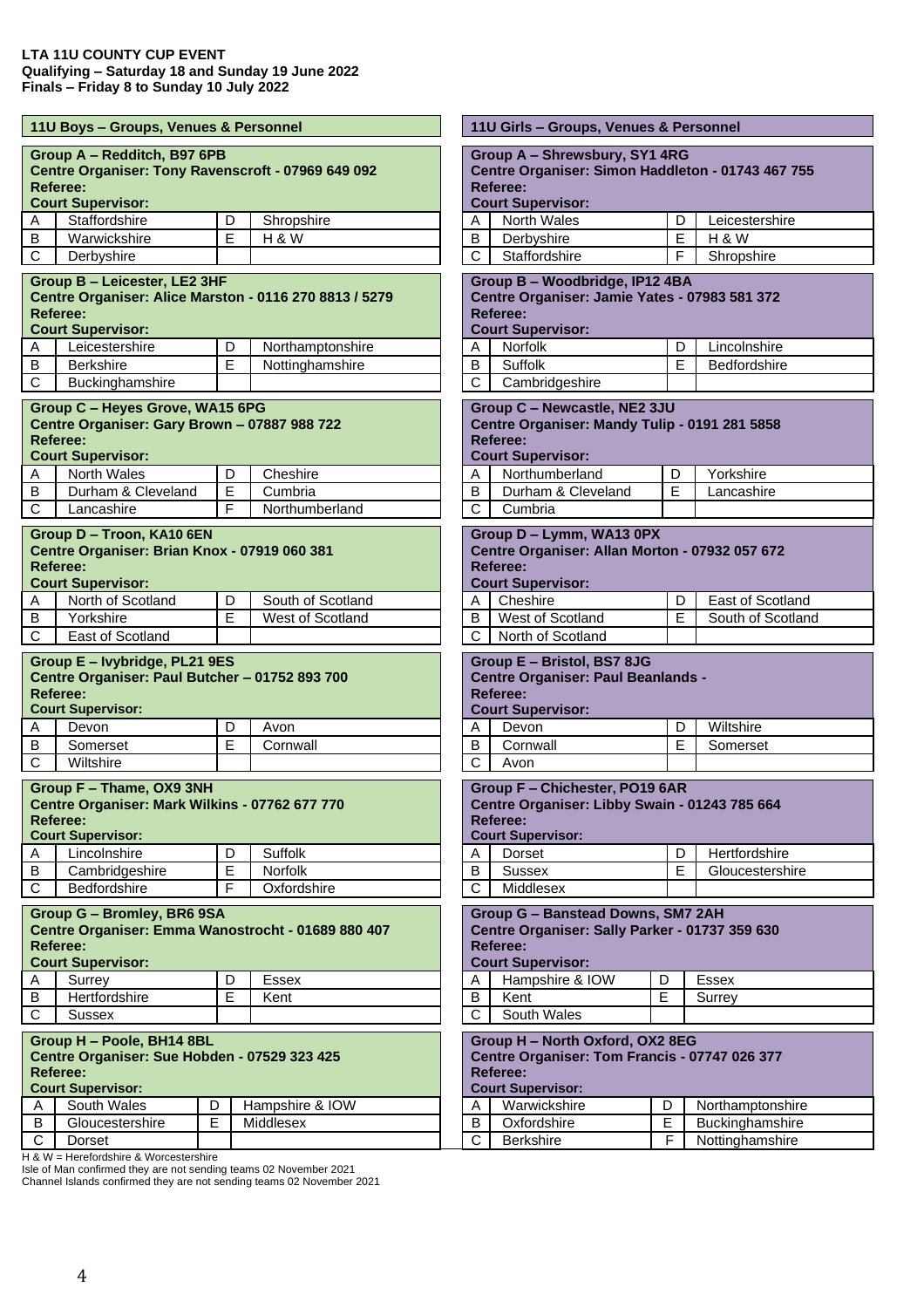| <b>Boys Group A</b>  | <b>REDDITCH - TONY RAVENSCROFT</b><br>Redditch LTC, Cherry Tree Walk, Batchley, Redditch, B97 6PB<br>Tel: 07969 649 092 Email: Tony@tprtennis.co.uk                                     |
|----------------------|-----------------------------------------------------------------------------------------------------------------------------------------------------------------------------------------|
| <b>Boys Group B</b>  | <b>LEICESTER - ALICE MARSTON</b><br>Leicestershire Tennis & Squash Club, Westernhay Road, Leicester, LE2 3HF<br>Tel: 0116 270 8813 / 5279 Email: alice@leicestershire-tennis.co.uk      |
| <b>Boys Group C</b>  | <b>HEYES GROVE - GARY BROWN</b><br>Heyes Grove LTC, Stoney Bridge Lane, Timperley, Altrincham, Cheshire, WA15 6PG<br>Tel: 07887 988 722 Email: info@heyesgrove.com                      |
| <b>Boys Group D</b>  | <b>TROON - BRIAN KNOX</b><br>Troon LTC, 5 Victoria Drive, Troon, Ayrshire, KA10 6EN<br>Tel: 07919 060 381 Email: brian@knoxtennis.co.uk                                                 |
| <b>Boys Group E</b>  | <b>IVYBRIDGE - PAUL BUTCHER</b><br>South Devon Tennis Centre, Erme Playing Fields, Ermington Road, Ivybridge, PL21 9ES<br>Tel: 01752 893 700 Email: tennisdirector@sdtennis.co.uk       |
| <b>Boys Group F</b>  | <b>THAME - MARK WILKINS</b><br>Thame LTC, Chiltern Grove, Queens Road, Thame, OX9 3NH<br>Tel: 07762 677 770 E-Mail: markjwilkins@aol.com                                                |
| <b>Boys Group G</b>  | <b>BROMLEY - EMMA WANOSTROCHT</b><br>Bromley Tennis Centre at Newstead, Avebury Road, Orpington, Kent, BR6 9SA<br>Tel: 01689 880 407 E-Mail: emma.wanostrocht@bromleytenniscentre.co.uk |
| <b>Boys Group H</b>  | <b>EAST DORSET - SUE HOBDEN</b><br>East Dorset LTC, Salterns Road, Poole, BH14 8BL<br>Tel: 07529 323 425 E-Mail: suehobden64@gmail.com                                                  |
| <b>Girls Group A</b> | <b>SHREWSBURY - SIMON HADDLETON</b><br>The Shrewsbury Club, Sundorne Road, Shrewsbury, SY1 4RG<br>Tel: 01743 467 755 E-Mail: simon.haddleton@theshrewsburyclub.co.uk                    |
| <b>Girls Group B</b> | <b>WOODBRIDGE - JAMIE YATES</b><br>Woodbridge LTC, The Avenue, Kingston Playing Fields, Woodbridge, Suffolk, IP12 4BA<br>Tel: 07983 581 372 E-Mail: spawnyyates@hotmail.com             |
| <b>Girls Group C</b> | NEWCASTLE-UPON-TYNE - MANDY TULIP<br>The Northumberland Club, North Jesmond Avenue, Newcastle-upon-Tyne, NE2 3JU<br>Tel: 0191 281 5858 E-Mail: mandy@northumberlandclub.org             |
| <b>Girls Group D</b> | <b>LYMM - ALLAN MORTON</b><br>Lymm Lawn Tennis & Croquet Club, 11 Brookfield Road, Lymm, WA13 0PX<br>Tel: 07932 057 672 E-Mail: lymmtenniscoaching@gmail.com                            |
| <b>Girls Group E</b> | <b>BRISTOL - PAUL BEANLANDS</b><br>Kings LTC, Maplemead, Bishopston, Bristol, BS7 8JG<br>Tel:<br>E-Mail: p.beanlands@googlemail.com                                                     |
| <b>Girls Group F</b> | <b>CHICHESTER - LIBBY SWAIN</b><br>Chichester Racquets & Fitness Club, Oaklands Park, Chichester, PO19 6AR<br>Tel: 01243 785 664 E-Mail: manager@crafc.co.uk                            |
| <b>Girls Group G</b> | <b>BANSTEAD DOWNS - SALLY PARKER</b><br>Basing Road, Banstead, SM7 2AH<br>Tel: 01737 359 630 E-Mail: secretary.bdltc@gmail.com                                                          |
| <b>Girls Group H</b> | <b>NORTH OXFORD - TOM FRANCIS</b><br>North Oxford Sports Ground, Banbury Road North, Oxford, OX2 8EG<br>Tel: 07747 026 377 E-Mail: noltccompetitions@gmail.com                          |
|                      |                                                                                                                                                                                         |

**Finals Venue TBC**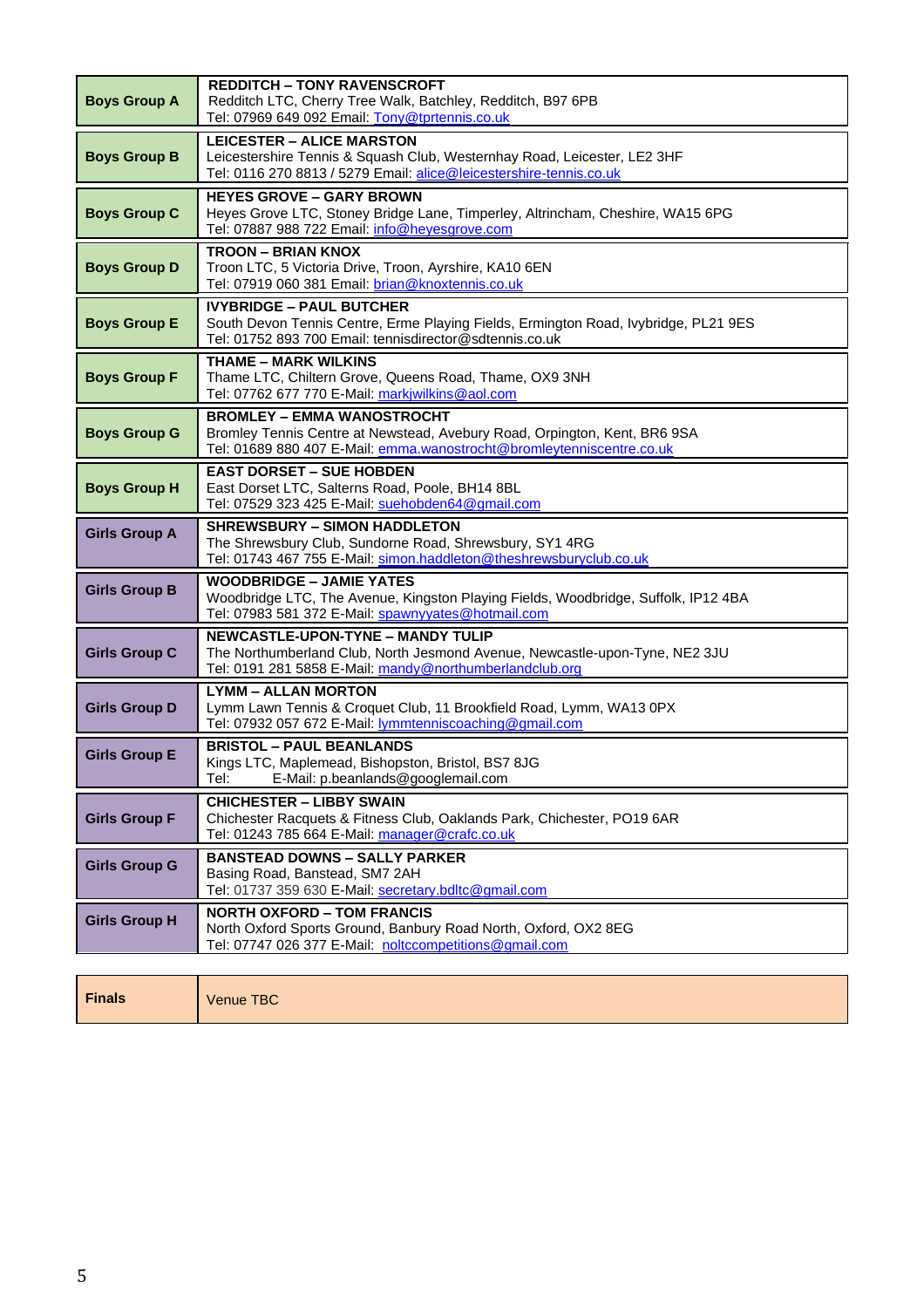### **LTA 10U COUNTY CUP EVENT Qualifying – Saturday 21 and Sunday 22 May 2022 Finals – Friday 10 to Sunday 12 June 2022**

| 10U Boys - Groups, Venues & Personnel                                                                                                |                                                                                                                                  |                |                                                                                                                               | 10U Girls - Groups, Venues & Personnel                                                                               |                                                                                                                           |                |                    |  |
|--------------------------------------------------------------------------------------------------------------------------------------|----------------------------------------------------------------------------------------------------------------------------------|----------------|-------------------------------------------------------------------------------------------------------------------------------|----------------------------------------------------------------------------------------------------------------------|---------------------------------------------------------------------------------------------------------------------------|----------------|--------------------|--|
| Group A - Stourbridge, DY7 6PS<br>Centre Organiser: Richard Walker - 01384 393 613<br>Referee:<br><b>Court Supervisor:</b>           |                                                                                                                                  |                | Group A - Malvern, WR14 2TL<br>Centre Organiser: Jane Poynder - 07831 553 130<br><b>Referee:</b><br><b>Court Supervisor:</b>  |                                                                                                                      |                                                                                                                           |                |                    |  |
| A                                                                                                                                    | Staffordshire                                                                                                                    | D              | Shropshire                                                                                                                    | Α                                                                                                                    | Nottinghamshire                                                                                                           | D              | Leicestershire     |  |
| $\sf B$                                                                                                                              | Warwickshire                                                                                                                     | E              | <b>H &amp; W</b>                                                                                                              | B                                                                                                                    | Derbyshire                                                                                                                | E              | <b>H &amp; W</b>   |  |
| $\overline{C}$                                                                                                                       | Derbyshire                                                                                                                       |                |                                                                                                                               | $\overline{\text{c}}$                                                                                                | Staffordshire                                                                                                             | F              | Shropshire         |  |
| <b>Group B - Leicester, LE2 6FU</b><br>Centre Organiser: Greg Goddard - 0116 2708 696<br><b>Referee:</b><br><b>Court Supervisor:</b> |                                                                                                                                  |                | Group B - Grantham, NG31 8HU<br>Centre Organiser: Sarah Patton - 01476 591 391<br><b>Referee:</b><br><b>Court Supervisor:</b> |                                                                                                                      |                                                                                                                           |                |                    |  |
| A                                                                                                                                    | Leicestershire                                                                                                                   | D              | Northamptonshire                                                                                                              | A                                                                                                                    | Norfolk                                                                                                                   | D              | Lincolnshire       |  |
| $\overline{B}$                                                                                                                       | Oxfordshire                                                                                                                      | Έ              | Nottinghamshire                                                                                                               | B                                                                                                                    | Suffolk                                                                                                                   | E              | Bedfordshire       |  |
| C                                                                                                                                    | Buckinghamshire                                                                                                                  | F              | <b>Berkshire</b>                                                                                                              | $\mathbf C$                                                                                                          | Cambridgeshire                                                                                                            |                |                    |  |
| Group C - Wrexham, LL11 2BW<br>Centre Organiser: Jenny Broughall - 01978 265 260<br><b>Referee:</b><br><b>Court Supervisor:</b>      |                                                                                                                                  |                |                                                                                                                               | Group C - Widnes, WA8 7DW<br>Centre Organiser: Chris Roberts - 0151 257 8317<br>Referee:<br><b>Court Supervisor:</b> |                                                                                                                           |                |                    |  |
| A                                                                                                                                    | <b>North Wales</b>                                                                                                               | D              | Cheshire                                                                                                                      | A                                                                                                                    | Northumberland                                                                                                            | D              | Lancashire         |  |
| B                                                                                                                                    | Durham & Cleveland                                                                                                               | $\overline{E}$ | Cumbria                                                                                                                       | B                                                                                                                    | Cheshire                                                                                                                  | E              | Durham & Cleveland |  |
| $\overline{C}$                                                                                                                       | Lancashire                                                                                                                       | F              | Yorkshire                                                                                                                     | $\mathsf C$                                                                                                          | Cumbria                                                                                                                   |                |                    |  |
| Group D - Aberdeen, AB25 3DE<br>Centre Organiser: Matt Kerswall - 01224 507 748<br>Referee:<br><b>Court Supervisor:</b>              |                                                                                                                                  |                | Group D - Uddingston, G71 7HQ<br>Centre Organiser: Mark Pelosi -<br><b>Referee:</b><br><b>Court Supervisor:</b>               |                                                                                                                      |                                                                                                                           |                |                    |  |
| A                                                                                                                                    | North of Scotland                                                                                                                | D              | West of Scotland                                                                                                              | A                                                                                                                    | Yorkshire                                                                                                                 | D              | East of Scotland   |  |
| B                                                                                                                                    | Northumberland                                                                                                                   | E.             | South of Scotland                                                                                                             | B<br>$\mathsf C$                                                                                                     | West of Scotland                                                                                                          | $\overline{E}$ | South of Scotland  |  |
|                                                                                                                                      |                                                                                                                                  |                |                                                                                                                               |                                                                                                                      | North of Scotland                                                                                                         |                |                    |  |
| C                                                                                                                                    | East of Scotland                                                                                                                 |                |                                                                                                                               |                                                                                                                      |                                                                                                                           |                |                    |  |
|                                                                                                                                      | Group E - Burnham-on-Sea, TA8 2PA<br>Centre Organiser: Pauline Jenkins - 01278 782 758<br>Referee:<br><b>Court Supervisor:</b>   |                |                                                                                                                               |                                                                                                                      | Group E - Taunton, TA1 2RW<br>Centre Organiser: Kerry Quirk - 01823 333 435<br>Referee:<br><b>Court Supervisor:</b>       |                |                    |  |
| A                                                                                                                                    | Devon                                                                                                                            | D              | Avon                                                                                                                          | A                                                                                                                    | Devon                                                                                                                     | D              | Wiltshire          |  |
| B                                                                                                                                    | Somerset                                                                                                                         | E              | Cornwall                                                                                                                      | B                                                                                                                    | Cornwall                                                                                                                  | E              | Somerset           |  |
| C                                                                                                                                    | Wiltshire                                                                                                                        | F              | Channel Islands                                                                                                               | C                                                                                                                    | Avon                                                                                                                      |                |                    |  |
|                                                                                                                                      | Group F - Boston, PE21 8EY<br>Centre Organiser: Mary Smura - 01205 366 424<br>Referee:<br><b>Court Supervisor:</b>               |                |                                                                                                                               |                                                                                                                      | Group F - Woodford Green, IG8 ONL<br>Centre Organiser: Dan Arnot - 020 8 504 1954<br>Referee:<br><b>Court Supervisor:</b> |                |                    |  |
| A                                                                                                                                    | Lincolnshire                                                                                                                     | D              | Suffolk                                                                                                                       | A                                                                                                                    | Dorset                                                                                                                    | D              | Hertfordshire      |  |
| B                                                                                                                                    | Cambridgeshire                                                                                                                   | $\overline{E}$ | Norfolk                                                                                                                       | B                                                                                                                    | Hampshire & IOW                                                                                                           | $\overline{E}$ | Essex              |  |
| C                                                                                                                                    | Bedfordshire                                                                                                                     |                |                                                                                                                               | $\mathsf C$                                                                                                          | Middlesex                                                                                                                 |                |                    |  |
|                                                                                                                                      | Group G - Sundridge Park, BR1 3NA<br>Centre Organiser: Liz Branton - 07968 676 285<br>Referee:<br><b>Court Supervisor:</b>       |                |                                                                                                                               |                                                                                                                      | Group G - Crayford, DA1 4DN<br>Centre Organiser: Emma Nelson - 07956 416 561<br>Referee:<br><b>Court Supervisor:</b>      |                |                    |  |
| Α                                                                                                                                    | Surrey                                                                                                                           | D              | Essex                                                                                                                         | A                                                                                                                    | <b>Sussex</b>                                                                                                             | D              | Gloucestershire    |  |
| B                                                                                                                                    | Hertfordshire                                                                                                                    | E              | Kent                                                                                                                          | B                                                                                                                    | Kent                                                                                                                      | E              | Surrey             |  |
| C                                                                                                                                    | <b>Sussex</b>                                                                                                                    |                |                                                                                                                               | C                                                                                                                    | South Wales                                                                                                               |                |                    |  |
|                                                                                                                                      | Group H - Allt-yr-Yn, NP20 5EA<br>Centre Organiser: Richard Jones - 07380 899 648<br><b>Referee:</b><br><b>Court Supervisor:</b> |                |                                                                                                                               |                                                                                                                      | Group H - Wolverhampton, WV6 0LH<br>Centre Organiser: Marc Hughes - 07766 220 275<br>Referee:<br><b>Court Supervisor:</b> |                |                    |  |
| A                                                                                                                                    | South Wales<br>D                                                                                                                 |                | Hampshire & IOW                                                                                                               | A                                                                                                                    | Warwickshire                                                                                                              | D              | Northamptonshire   |  |
| B<br>С                                                                                                                               | E<br>Gloucestershire<br>Dorset                                                                                                   |                | Middlesex                                                                                                                     | B<br>C                                                                                                               | Oxfordshire<br>Berkshire                                                                                                  | E              | Buckinghamshire    |  |

Isle of Man confirmed they are not sending teams 02 November 2021

Channel Islands confirmed they are not sending a girls team 02 November 2021 North Wales confirmed they are not sending a girls team 30 November 2021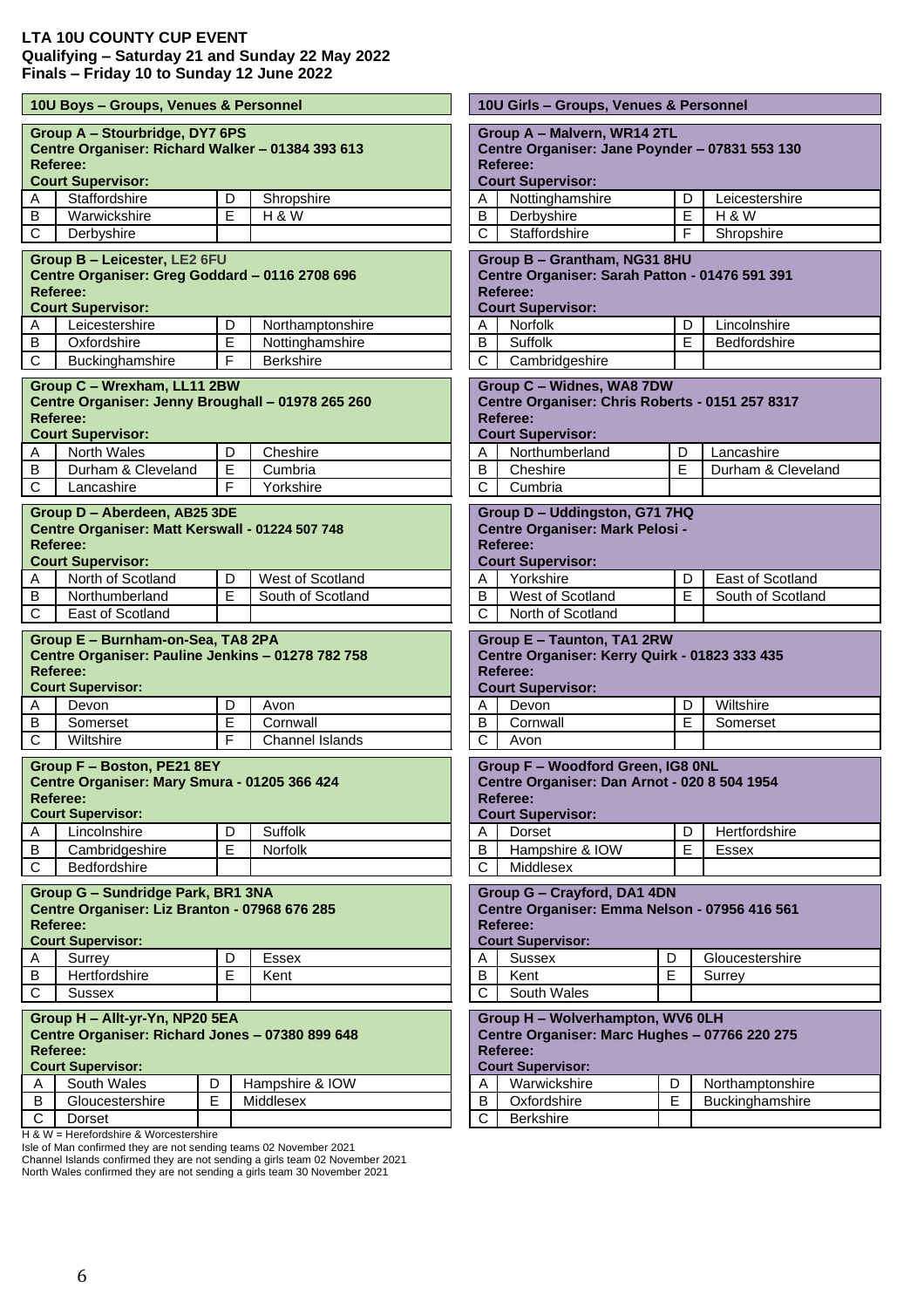| <b>Boys Group A</b>  | <b>STOURBRIDGE - RICHARD WALKER</b><br>Stourbridge Tennis & Squash Club, Sugar Loaf Lane, Iverley, Stourbridge, DY7 6PS<br>Tel: 07749 168 977 or 01384 393613 E-Mail: info@stourbridge-tennis-squash.co.uk |
|----------------------|------------------------------------------------------------------------------------------------------------------------------------------------------------------------------------------------------------|
| <b>Boys Group B</b>  | <b>LEICESTER - GREG GODDARD</b><br>Knighton Tennis Centre, Sir Jonathan North Girls' College, Knighton Lane East, Leicester, LE2 6FU<br>Tel: 0116 2708 696 Email: greg.goddard@sirjonathannorth.org.uk     |
| <b>Boys Group C</b>  | <b>WREXHAM - JENNY BROUGHALL</b><br>Wrexham Tennis Centre, Plas Coch Road, Wrexham, LL11 2BW<br>Tel: 01978 265 260 E-Mail: jenny.broughall@wrexhamtenniscentre.co.uk                                       |
| <b>Boys Group D</b>  | <b>ABERDEEN - MATT KERSWALL</b><br>Aberdeen Tennis centre, Westburn Park Road, Westburn, Aberdeen, AB25 3DE<br>Tel: 01224 507 748 Email: MKerswell@sportaberdeen.co.uk                                     |
| <b>Boys Group E</b>  | <b>BURNHAM-ON-SEA - PAULINE JENKINS</b><br>The Avenue LTC, The Grove, Burham-on-Sea, TA8 2PA<br>Tel: 01278 782 758 E-Mail: jenks41@hotmail.com                                                             |
| <b>Boys Group F</b>  | <b>BOSTON - MARY SMURA</b><br>Boston Tennis Club, 125 Sleaford Road, Boston, PE21 8EY<br>Tel: 01205 366 424 E-Mail: marysmura@hotmail.com                                                                  |
| <b>Boys Group G</b>  | <b>SUNDRIDGE PARK - LIZ BRANTON</b><br>Sundridge Park LTC, Lawn Close, off Garden Road, Bromley, BR1 3NA<br>Tel: 020 8 464 9106 or 07968 676 285 E-Mail: <i>clubmanager@spltsrc.co.uk</i>                  |
| <b>Boys Group H</b>  | <b>NEWPORT – RICHARD JONES</b><br>Allt-yr-Yn LTC, Allt-yr-Yn Road, Newport, South Wales, NP20 5EA<br>Tel: 07380 899 648 Email: insportrich@outlook.com                                                     |
| <b>Girls Group A</b> | <b>MALVERN - JANE POYNDER</b><br>Manor Park LTC, Albert Road North, Malvern, WR14 2TL<br>Tel: 07831 553130 E-Mail: JCLPTENNIS@aol.com                                                                      |
| <b>Girls Group B</b> | <b>GRANTHAM - SARAH PATTON</b><br>Grantham Tennis Club, Gonerby Road, Grantham, NG31 8HU<br>Tel: 07930 900 979 or 01476 591 391 E-Mail: manager@granthamtennisclub.co.uk                                   |
| <b>Girls Group C</b> | <b>WIDNES - CHRIS ROBERTS</b><br>Widnes Tennis Academy, Highfield Road, Widnes, Halton, WA8 7DW<br>Tel: 0151 257 8317 E-Mail: widnestennisacademy@eplusmail.com                                            |
| <b>Girls Group D</b> | <b>UDDINGSTON - MARK PELOSI</b><br>Uddingston Bowling & Tennis Club, Old Glasgow Road, Uddingston, G71 7HQ<br>Tel: TBC Email: uddingstontennis@gmail.com                                                   |
| <b>Girls Group E</b> | <b>TAUNTON - KERRY QUIRK</b><br>Taunton Tennis Centre, Blackbrook Pavilion, Blackbrook Way, Taunton, TA1 2RW<br>Tel: 01823 333 435 E-Mail: kerryquirk@everyoneactive.com                                   |
| <b>Girls Group F</b> | <b>WOODFORD WELLS - DAN ARNOTT</b><br>Woodford Wells LTC, Monkhams Lane, Woodford Green, Essex, IG8 ONL<br>Tel: 020 8 504 1954 E-Mail: dan.arnot@woodfordwells.org.uk                                      |
| <b>Girls Group G</b> | <b>CRAYFORD - EMMA NELSON</b><br>Oakwood LTC, Old Road, Crayford, DA1 4DN<br>Tel: 07956 416 561 Email: admin@oakwoodtennisclub.com                                                                         |
| <b>Girls Group H</b> | <b>WOLVERHAMPTON - MARC HUGHES</b><br>Wolverhampton LTC, 53 Newbridge Crescent, Wolverhampton, WV6 0LH<br>Tel: 07766 220 275 Email: marc.hughes@wltsc.com                                                  |
|                      |                                                                                                                                                                                                            |

|                        | <b>BATH – JULIE PIPER</b>                                                  |
|------------------------|----------------------------------------------------------------------------|
| <b>Finals - indoor</b> | Sports Training Village, University of Bath, Claverton Down, BATH, BA2 7AY |
|                        | Tel: 020 8 487 7027 E-Mail: countycup@lta.org.uk                           |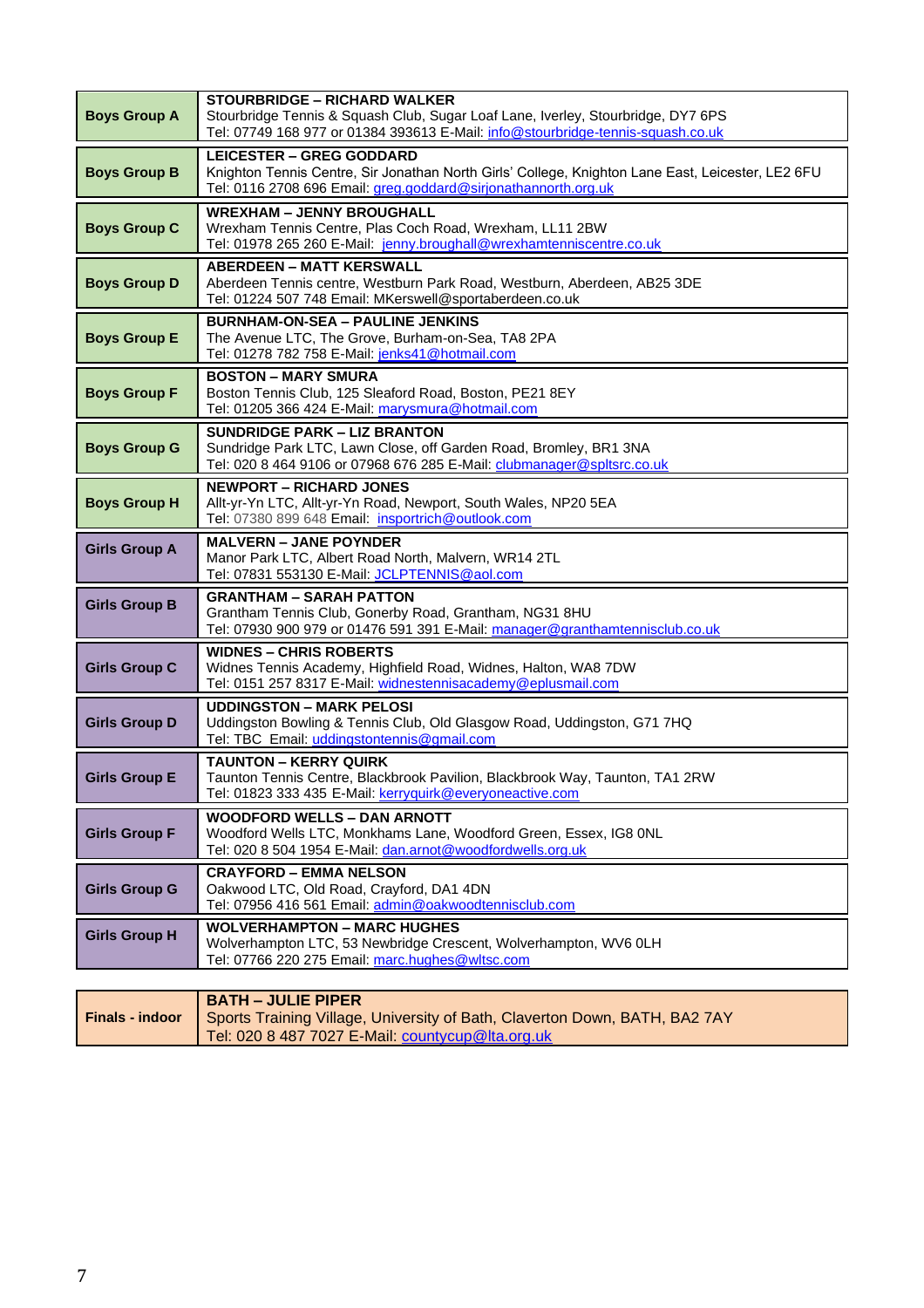

### **TEAM CAPTAINS FACT SHEET Applicable for 14U, 12U, 11U and 10U County Cup Qualifying Events 2022**

## **All arrangements subject to the latest Government guidance on Covid19**

| <b>Event Personnel</b>                                         | Event Director - Julie Piper<br>Telephone (before Event) - 020 8 487 7027<br>E-Mail - countycup@LTA.org.uk                                                                                                                                                                                                                                                                             |  |  |  |  |  |
|----------------------------------------------------------------|----------------------------------------------------------------------------------------------------------------------------------------------------------------------------------------------------------------------------------------------------------------------------------------------------------------------------------------------------------------------------------------|--|--|--|--|--|
| Qualifying<br>Team Captains,<br>Players and Parents<br>Meeting | To be held no later than 60 mins before the start of play on the first day of the relevant Qualifying<br>Event to include Referee, all Team Captains and a representative from the venue. This should last no<br>longer than 30 minutes.                                                                                                                                               |  |  |  |  |  |
|                                                                | Venue Rep to explain arrangements for:                                                                                                                                                                                                                                                                                                                                                 |  |  |  |  |  |
|                                                                | • Measures in place in light of CV-19 (ie) social distancing, one-way system, access to changing rooms, etc.<br>• Emergency evacuation procedures and any potential health & safety issues<br>• Arrangements for physio and stringing - please ensure contact names & numbers are made available<br>• Catering – to be open from 10.00am to 4.00pm<br>. If on site, gym not to be used |  |  |  |  |  |
|                                                                | Referee to explain the Rules & Regulations, start times of play and anything else relevant to the Event                                                                                                                                                                                                                                                                                |  |  |  |  |  |
|                                                                | Team Captains, players & parents to be reminded about the necessity for teams to keep the Tennis Centre<br>tidy. All cups, crockery, glasses, etc. should be returned to the catering area.                                                                                                                                                                                            |  |  |  |  |  |
| Player Eligibility &<br>Provisional                            | It is a county's responsibility to check the eligibility of all team players. The use of an ineligible player may<br>result in a county forfeiting all rubber(s) in which that player competed and/or relegation.                                                                                                                                                                      |  |  |  |  |  |
| Nominations                                                    | Provisional nominations have been entered into the LP file. However, it is the Referee's responsibility to<br>check all players are Advantage members. If a player is not listed and the player does not have an<br>Advantage number, then the player in question must join Advantage prior to play commencing.                                                                        |  |  |  |  |  |
| Final & Match                                                  | Please refer to Points 2 and 4 of the Rules & Regulations.                                                                                                                                                                                                                                                                                                                             |  |  |  |  |  |
| Nominations                                                    | By signing the appropriate line on the nomination form, the Team Captain is accepting responsibility and<br>acknowledging confirmation of final / daily nominated players and all players' have been nominated in the<br>correct order.                                                                                                                                                |  |  |  |  |  |
| <b>Practice Courts</b>                                         | Whilst most venues open at 9.00am you are advised to check with them regarding availability of courts.<br>Counties are responsible for booking and paying for any courts prior to the Qualifying Event starting + the<br>provision of practice balls.                                                                                                                                  |  |  |  |  |  |
| Start Time &<br>Order of Play                                  | Saturday – No later than 10.00am for 5 county groups and 11.00am for 6 county groups<br>Sunday - No later than 9.00 am                                                                                                                                                                                                                                                                 |  |  |  |  |  |
|                                                                | The Order of Play can be viewed at the end of this pack.                                                                                                                                                                                                                                                                                                                               |  |  |  |  |  |
| Match Format                                                   | Please refer to Points 1, 3 and 12 of the Rules & Regulations                                                                                                                                                                                                                                                                                                                          |  |  |  |  |  |
| Scoring Format                                                 | Abbreviated scoring format – 2 sets to 4. Tie-break at 3-3. $3rd$ set tie-break to 10. No ad scoring.                                                                                                                                                                                                                                                                                  |  |  |  |  |  |
| <b>Match Scorecards</b>                                        | Once match nominations have been submitted the Referee will produce a match scorecard which will be<br>given to each Team Captain.                                                                                                                                                                                                                                                     |  |  |  |  |  |
|                                                                | The Referee will keep a master copy which will be updated during the day and following agreement with both<br>Team Captains will be used to update the LP file.                                                                                                                                                                                                                        |  |  |  |  |  |
| <b>Match Results</b>                                           | The Referee will update and publish the results on the LTA website. At the end of the weekend, the full<br>results and group positions will be updated on the LTA website.                                                                                                                                                                                                             |  |  |  |  |  |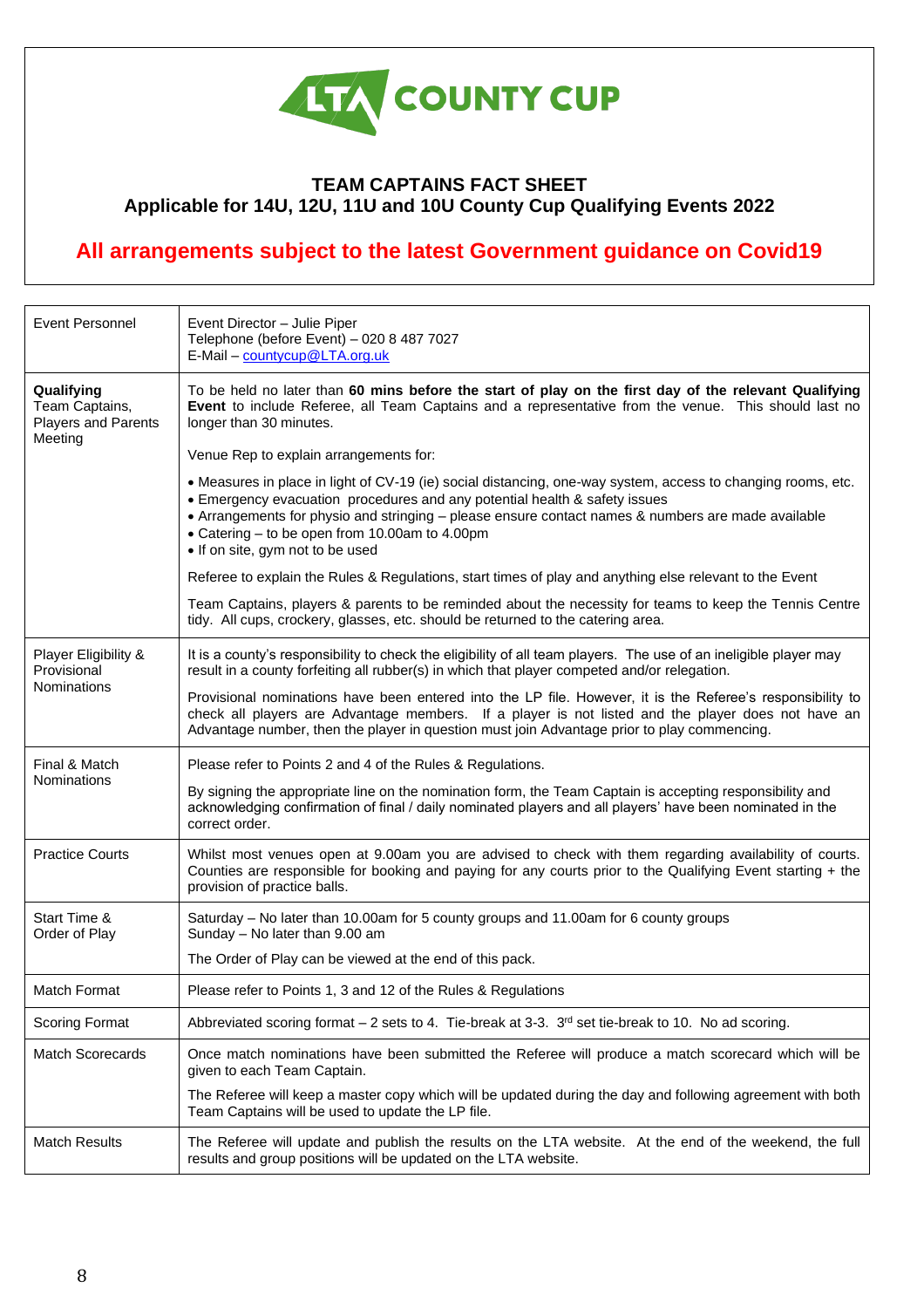| <b>Tennis Balls</b>                    | The Dunlop green ball will be used for the 10U County Cup Event and Dunlop Fort yellow ball for 11U, 12U<br>and 14U County Cup Events.                                                                                                                                                                                                                                                                       |
|----------------------------------------|--------------------------------------------------------------------------------------------------------------------------------------------------------------------------------------------------------------------------------------------------------------------------------------------------------------------------------------------------------------------------------------------------------------|
|                                        | The best used balls from singles matches will be re-used for doubles matches.                                                                                                                                                                                                                                                                                                                                |
| Catering                               | Hot & cold refreshments should be available 10.00am and 4.00pm on both days of the Qualifying Event but<br>counties are advised to check arrangements with the relevant venue.                                                                                                                                                                                                                               |
| <b>Changing Facilities</b>             | Apart from toilets, access to changing facilities maybe limited and counties are advised to check<br>arrangements with the relevant venue.                                                                                                                                                                                                                                                                   |
| Scoreboards and<br>Seating             | Available on-site at the venue. Please ensure players keep them updated.                                                                                                                                                                                                                                                                                                                                     |
| Noticeboard                            | The Referee will have access to a noticeboard and the following information will be posted:                                                                                                                                                                                                                                                                                                                  |
|                                        | Updated daily and overall group results as they progress<br>Copies of Team Captains Fact Sheet, LTA Code of Conduct + Event Rules & Regulations                                                                                                                                                                                                                                                              |
| Discipline &<br><b>Code Violations</b> | Your attention is drawn to Rules 12, 12.1, 12.2 & 12.3 of the Rules & Regulations regarding discipline of all<br>players, both on and off-site, during the Event. All players must abide by the LTA Code of Conduct.                                                                                                                                                                                         |
|                                        | The Referee will inform the Team Captain if it has been necessary to issue a code violation. These will be<br>recorded on the LP file. The LTA will be notified (verbally) immediately if it has been necessary to default a<br>player. A default counts for the duration of the Event regardless of however many matches/days remain.                                                                       |
| Safeguarding                           | There have been some important updates to the various safequarding documents. It is a county / Team<br>Captains responsibility to ensure they have read and understood these and, if required, signed<br>acknowledgement of the contents. Where necessary copies should also be given to parents / players and<br>they too read and understand these and, if required, sign acknowledgement of the contents. |
|                                        | Team Captains should ensure they have been given copies of completed & signed emergency contact<br>details for all players.                                                                                                                                                                                                                                                                                  |
| Covid-19 Guidance                      | It is a county's own responsibility to check the latest and most up to date information for the area where you<br>are playing and also on both The LTA and Government websites relating to Covid-19 prior to the Event.                                                                                                                                                                                      |
| <b>Finals Details</b>                  | The Finals will take place at venues indicated previously.                                                                                                                                                                                                                                                                                                                                                   |
|                                        | County Offices + Team Captains of counties progressing to the Finals will be e-mailed all relevant<br>information w/c the Monday after the relevant Qualifying Event has taken place.                                                                                                                                                                                                                        |
| Miscellaneous                          | At set breaks, Team Captains or a nominated deputy, are allowed to communicate with their player(s) within<br>the permitted 120 seconds break and must leave court once play has resumed. Team Captains may also<br>stay on court for the match tie-break / shootout.                                                                                                                                        |
|                                        | Players should wear recognised tennis clothing as per the County Cup Regulations.                                                                                                                                                                                                                                                                                                                            |
|                                        | Additional matches played over and above those scheduled in LTA County Cup Events are not eligible for<br>ranking results - under no circumstances should they be played.                                                                                                                                                                                                                                    |
|                                        | If on-site, under no circumstances should players use or enter the gym.                                                                                                                                                                                                                                                                                                                                      |
|                                        | Medals will be given to group winners.                                                                                                                                                                                                                                                                                                                                                                       |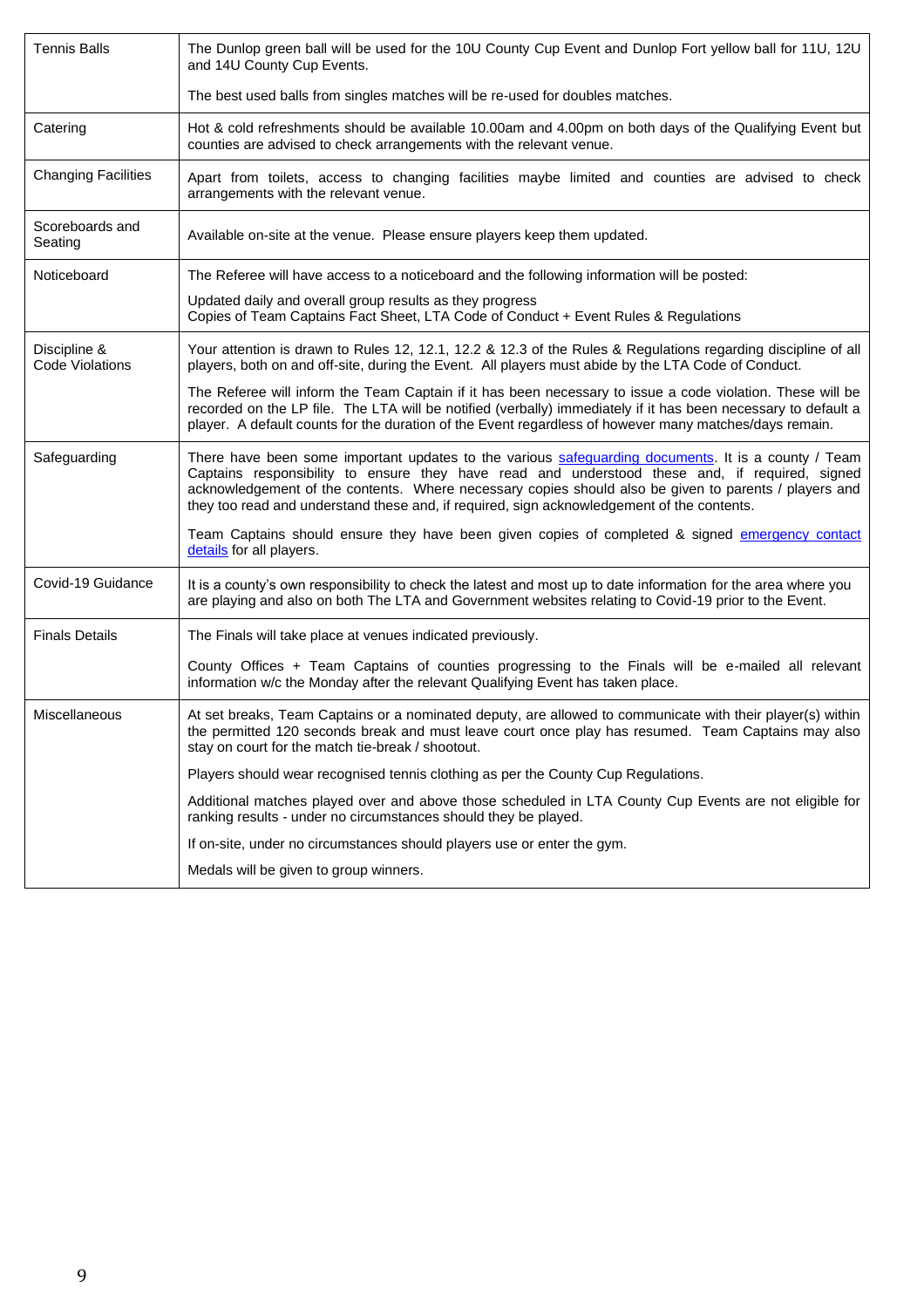

### **General Rules & Regulations – applicable for all Events County Cup Events 2022**

- 1. The management of the County Cup Events shall be entrusted to the LTA Competitions Team, with power to suspend or modify any of these Regulations to meet exceptional circumstances (including adaptation of scoring format(s)) and to decide any question of eligibility, qualifications of competitors and interpretation of the Regulations. The LTA Competitions Team's decision shall be final.
- 2. For the purpose of the County Cup Events, which shall be area competitions subject to the Lawn Tennis Associations Limited Rules 35 and 36 (including appendix 1), the following shall be regarded as Counties: East of Scotland, North of Scotland, South of Scotland, West of Scotland, North Wales, South Wales, Channel Islands, Isle of Man.
- 3. Although it is not compulsory to compete, all Counties shall be entered in the relevant County Cup Event. Any County intending not to compete in an Event must email notification to the Event Director [\(countycup@LTA.org.uk\)](mailto:countycup@LTA.org.uk) 9 months before the relevant event. Where appropriate, any County that withdraws from an Event shall be placed in the lowest group for the following year and will have any applicable funding for that Event withdrawn.
- 4. A player is qualified to represent an area in any County Cup Event if they meet the criteria outlined in the Lawn Tennis Association Limited Rule 36. No player may represent more than one County in any Event.
- 5. Referee(s) shall be appointed for each venue by the LTA Competitions Team. The Referee shall decide any point that relates to the interpretation of the Rules of Tennis, County Cup Rules & Regulations and / or LTA Code of Conduct which may be referred to him/her. He/she shall decide whether or not the match shall be stopped owing to the state of the courts, the state of the weather, darkness, or other unavoidable hindrance. After consulting with the Event Director and / or Event Referee if necessary, the Referee shall have the final say in all on-site matters. Including adaptation of scoring formats.
- 6. Once final nominations have been submitted no other player may represent the County during the Event except in exceptional circumstances (such as illness, injury or bereavement) which reduces the number of available nominated players for a County to less than the minimum required for the relevant County Cup Event. In this case the Referee shall consult the Event Director, who may authorise the nomination of the necessary number of substitutes for the remainder of the Event.

If any County fails to field at least two singles players on any day, or, in the case of the Summer County Cup Event, 2 pairs, (unless for exceptional circumstances, as decided by the Event Director), all their matches in the competition shall be declared null and void and they shall finish bottom of the group.

Any County failing to show, report to the referee or nominate a full team on any day, (unless for exceptional circumstances, as decided by the Event Director), will have all their matches in the Event declared null and void and they shall finish bottom of the group. Furthermore, subject to investigation, they may be precluded from the following year's Event and will be placed in the bottom group of the relevant Event.

- 7. A County shall not be bound to play the same team throughout the Event but no change shall be made in the composition of the teams engaged in a match after daily nominations have been submitted. If any player, team or doubles pairing play out of order, those rubbers they competed in and below shall be declared null and void. If a match is postponed to the next day before any play has taken place the composition of the competing teams may be changed.
- 8. If a player(s) is / are defaulted, except in cases of punctuality, then that player(s) is no longer allowed to take any further part in that competition.
- 9. If a match in progress cannot be finished or a scheduled match has been unable to start on any day, it shall be completed on the following day before the start of the scheduled match for that day. In order to complete all matches, the use of abbreviated scoring should be considered for complete rounds of unfinished matches and, if necessary, the scheduled matches for that day.
- 10. If there are still unfinished matches at the close of play on the final day, the result of the matches shall be determined by the rubbers that have been completed providing one or two rounds of the day's programme have been completed in all matches of the group or section at that venue. Second round rubbers will only count if all second round rubbers of all matches at that venue have been completed. If no play is possible or fewer than 3 rubbers have been completed in any match at any venue, the results of all the matches for that day at that venue shall be declared null and void.
- 11. For Events being played outdoors, indoor courts must not be used unless the courts are on-site and any additional cost to the LTA or a County Association has been authorised in advance by the Event Director.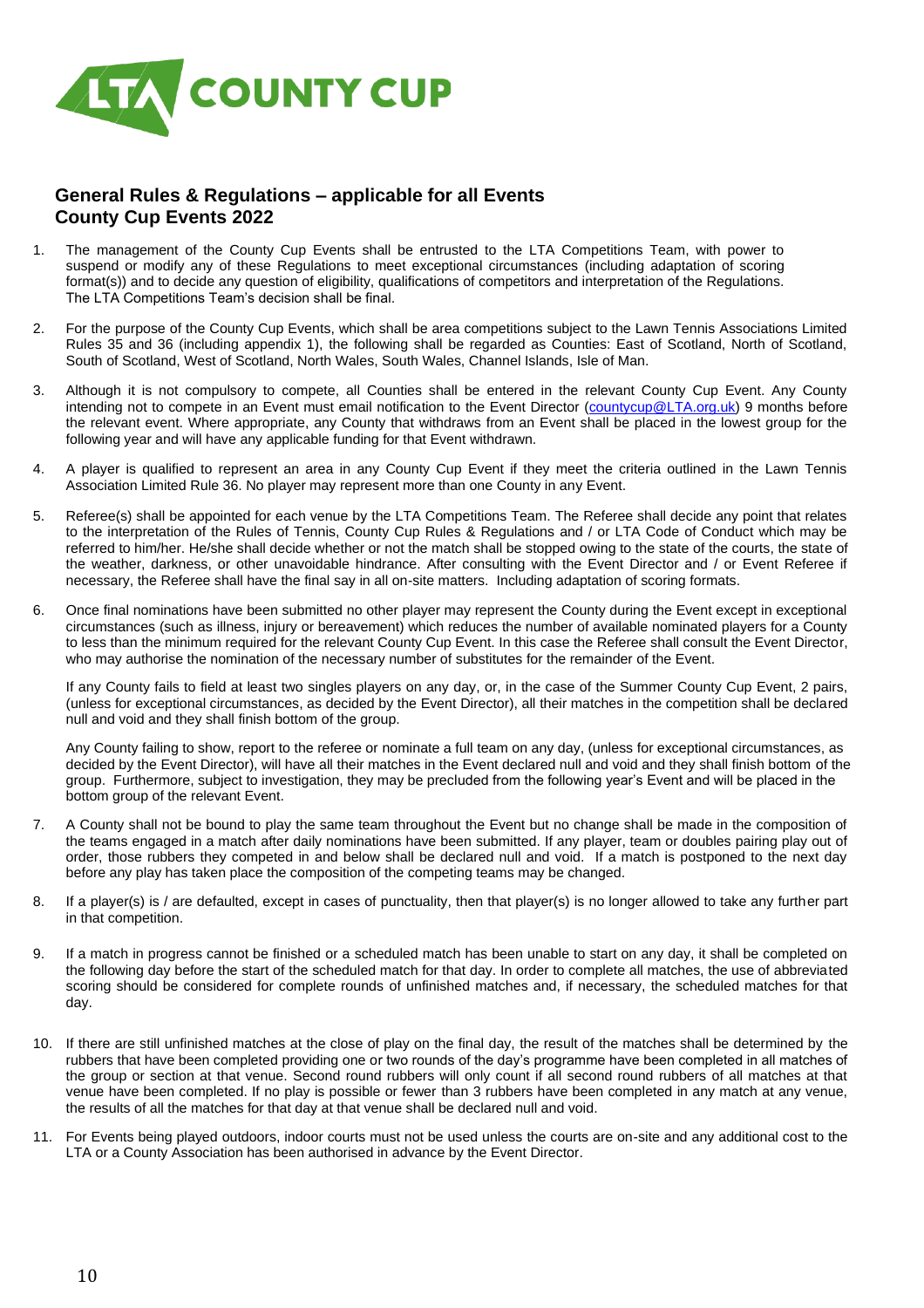12. The County Association via its appointed captain (or other designated person accompanying the Team) is responsible for the behaviour of its Team on and off the site for the duration of the event which includes but is not limited to travelling to, staying at accommodation and returning to the County.

Any incident shall be dealt with in accordance with these Regulations and the Lawn Tennis Association Limited Rules (including, for the avoidance of doubt, any Appendices). Entry into the County Cup Events constitutes acceptance, by both the County and its individual members of the team, of the LTA's jurisdiction to deal with any disciplinary matter in accordance with these Regulations (including the Code of Conduct) and the Lawn Tennis Association Limited Rules (including, for the avoidance of doubt, any Appendices). In particular, the following shall apply:

- 12.1 Any disciplinary matter relating to an incident occurring on site shall be referred to the Referee for decision and any appeal against his / her decision shall be referred to the LTA Competitions Team and will be dealt with in accordance to the LTA Disciplinary & Dispute Resolution Procedures as set out at Appendix 3 to the Lawn Tennis Association Limited Rules.
- 12.2 Any disciplinary matter relating to an incident off site shall be referred to the LTA Competitions Team and will be dealt with in accordance with the LTA Disciplinary and Dispute Resolution Procedures as set out at Appendix 3 to the Lawn Tennis Association Limited Rules.
- 12.3 Any disciplinary matter relating to match fixing, financial speculation and betting, as set out in the Disciplinary Code, shall be referred to the LTA Competitions Team and will be dealt with in accordance with the LTA Disciplinary and Dispute Resolution Procedures as set out in Appendix 3 to the Lawn Tennis Association Limited rules.
- 13. Any complaint relating to eligibility of players and / or nominations must be lodged, in writing, with the Event Director within 48 hours after the end of the Event.
- 14. No complaint in connection with any LTA County Cup Event can be entertained by the LTA unless lodged with the LTA at [officiatingsupport@lta.org.uk](mailto:officiatingsupport@lta.org.uk) within 48 hours of the occurrence of the cause of the complaint (please see LTA Competition Regulation 8.1).

### **LTA 14U, 12U, 11U & 10U County Cup Events Special Regulations**

1. The Event shall be played in two stages - Qualifying and Finals.

The match format for Qualifying groups comprising of 5 counties will be each county plays all other counties in a round robin.

The match format for the Qualifying groups comprising 6 County teams will be to play two round robin boxes of 3 teams over the first two days followed by the winners, runners-up and 3<sup>rd</sup> placed teams of the two boxes playing each other on day 3.

The match format for the Finals comprising of 8 counties will be to play two round-robin boxes of 4 teams over the first two days followed by the winners, runners-up,  $3<sup>rd</sup>$  and  $4<sup>th</sup>$  placed teams playing each other on day 3.

2. For the 14U, 12U & 11U Events - final nominations, in LTA Ranking order, must be submitted to the Referee 30 minutes before start of play on the first day. Equally ranked players may be nominated in any order but the nominated order must be maintained throughout the Event. The rankings used for Final Nominations will be based on the latest list available.

For the 10U Event - final nominations, in ITF World Tennis Number order, must be submitted to the Referee 30 minutes before start of play on the first day. Equally rated players may be nominated in any order but the nominated order must be maintained throughout the Event. The rating order is outlined in the table below (Priority 1 rating must play above Priority 2 rated players and so on):

| Priority                                                                      | <b>Priority</b>                                                       |
|-------------------------------------------------------------------------------|-----------------------------------------------------------------------|
| Eligible<br>World<br>╹╹┕<br>l ennis<br>players in order<br>of their<br>Number | Unrated players in<br>leam<br>شcaptain′<br>order<br>Discretion<br>anv |

- 3. Counties should nominate a minimum of 4 and maximum of 6 players.
- 4. Subject to age group rules, players will be permitted to play in more than one County Cup Event
- 5. Each match shall consist of six rubbers four singles followed by two doubles: commencing with No 4 playing No 4 of the opposing team, No 3 playing No 3 and so on.

All singles and doubles rubbers shall be played using the Fast4 scoring format - best of two sets to 4 games with a tie-break at  $3 - 3$  (to 7 points with a 2 point advantage and a  $3^{rd}$  set Match tie-break (to 10 points, with a 2 point clear advantage). All rubbers will use no-ad scoring (receiver's choice) throughout the match.

For the 10U Event - the doubles event will be played on the singles court – the tramlines will not be part of the court and the singles sticks should remain in place.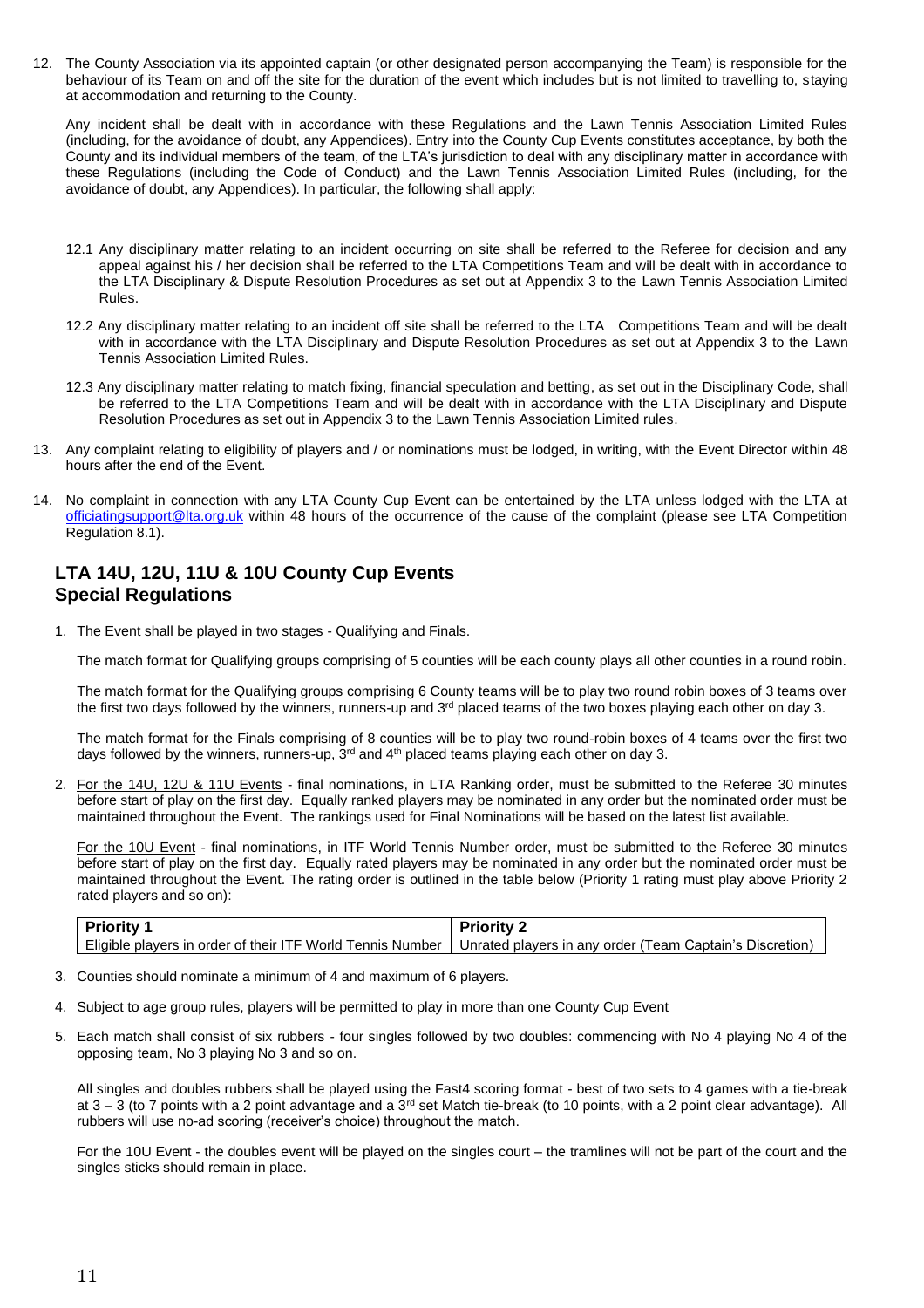6. Match nominations must be submitted to the Referee 15 minutes before the start of each match. The team shall be nominated in singles order according to the final nominations (Reg 2).

Doubles pairings shall be nominated in accordance with the lowest cumulative total of the nominated positions of the players in each pairing including players nominated 5 & 6 (as per Reg 2). Where the total is the same, the pairing with the highest nominated player shall be nominated as the higher pair.

Doubles pairings can be nominated once all singles matches have been completed.

- 7. If a player who has been nominated to play singles is unable to either begin the singles rubber or retires during a rubber, for whatever reason, that player is permitted to compete in doubles on the same day if fit to do so.
- 8. At set breaks, Team Captains or a nominated deputy, are allowed to communicate with their player(s) within the permitted 120 seconds break and must leave court once play has resumed.

Team Captains may also stay on court for the match tie-break / shootout.

- 9. If a player or doubles pair plays out of order or a county is unable to field a full team, the opponent(s) shall be awarded two love sets.
- 10. If any player is absent when called upon to play by the Referee, that rubber and all rubbers below shall be awarded to the opponent(s) by two love sets. This shall apply separately to singles and doubles. If in any rubber one or more player(s) is absent from each side the rubber shall be void.
- 11. If a player is unable to complete a rubber that has started due to injury, sickness or disqualification, the opposing player or pair shall be awarded the requisite number of games to win the rubber.
- 12. If any County fields an ineligible player, the rubbers contested by that player and all rubbers below shall be awarded to the opposition by a score of 4-0 4-0. This shall apply separately to singles and doubles.
- 13. A team is awarded 1 point for each rubber won.
- 14. At 3 points each a doubles tiebreak shoot-out (to 10 points with 2 clear) shall be played to establish a winner.
- 15. Tie-Break shoot out (1 pair):

Player 1: one of the players from the number 1 doubles pair Player 2: one of the players from the number 2 doubles pair

- 16. The team with the most rubber points shall win the match. A team will receive 2 match points on the league table for a match win.
- 17. Under no circumstances should rubbers be conceded. Where there are weather issues, in order to complete all matches, the use of abbreviated scoring should be considered for complete rounds of unfinished matches and, if necessary, the scheduled matches for that day. If, on the final day, a match in progress cannot be finished, the result of the match shall be determined by the rubbers that have been completed as follows:
	- a) By the majority of rubbers won; or<br>b) If there is equality of rubbers, by the
	- If there is equality of rubbers, by the majority of sets won; or
	- c) If there is equality of rubbers and sets, by the majority of games won
- 18. The final standings for both qualifying and final Groups shall be determined by the following:
	- a) The team with the greatest number of match points.
	- b) If match points are equal, the team with the greatest number of rubber points.
	- c) If only two teams are level on match points and rubber points; their head to head result.
	- d) If more than two teams are level, the percentage of sets won out of sets played (if after this calculation, only two teams remain level, their head to head result will be used to break the tie).
	- e) If more than two teams are level, the percentage of games won out of games played (if after this calculation, only two teams remain level, their head to head result will be used to break the tie).

NB: A deciding Match Tie-Break shall count as 1 set and 1 game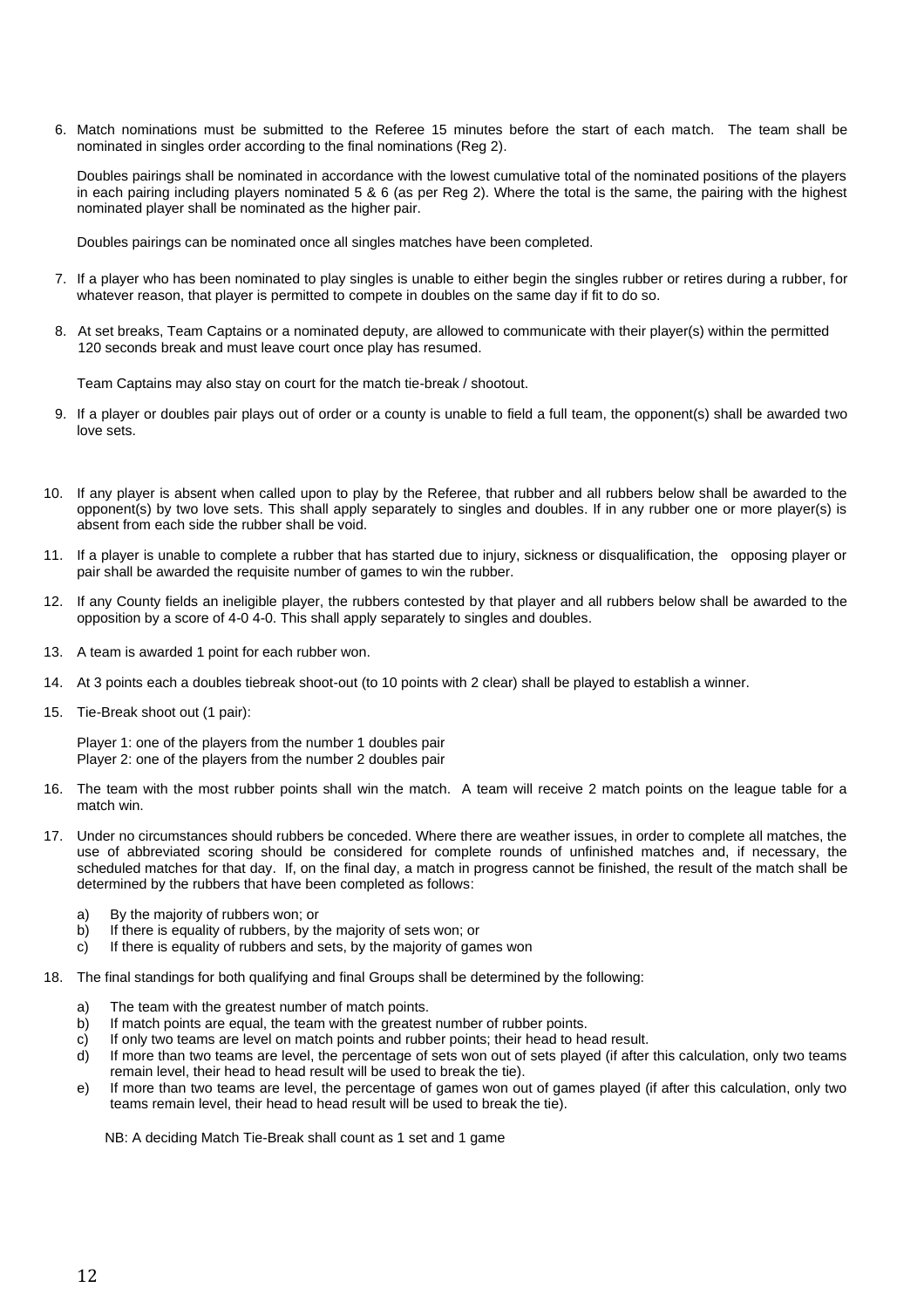

### FAST4 Tournament Scoring Format & Rules **Effective from 1st September 2019**

- 1. Matches will be played as the best of two (2) short sets (first to four (4) games) with a tie-break (first to seven (7) points, two points clear at six (6) points all) played at three (3) games all. If at the conclusion of the second set, the score is 1 set all, a match tie-break (first to ten (10) points, two points clear at nine (9) points all) will be played to determine the outcome of the match.
- 2. All singles and doubles matches will be played using no-ad scoring, with the receiver choosing the side to receive the service from when the game reaches deuce. In doubles the receiving team cannot change positions to receive this deciding point. The player/team who wins the deciding point wins the game.
- 3. Between points, a maximum of twenty-five (25) seconds is allowed. The maximum time starts from the moment that one point finishes until the first service is struck for the next point.
- 4. When the players change ends at the end of a game, a maximum of sixty (60) seconds are allowed. Players are not permitted to sit down during the change of ends during a set.
- 5. At the end of each set there shall be a set break of a maximum of ninety (90) seconds. Players are permitted to sit down at the end of a set.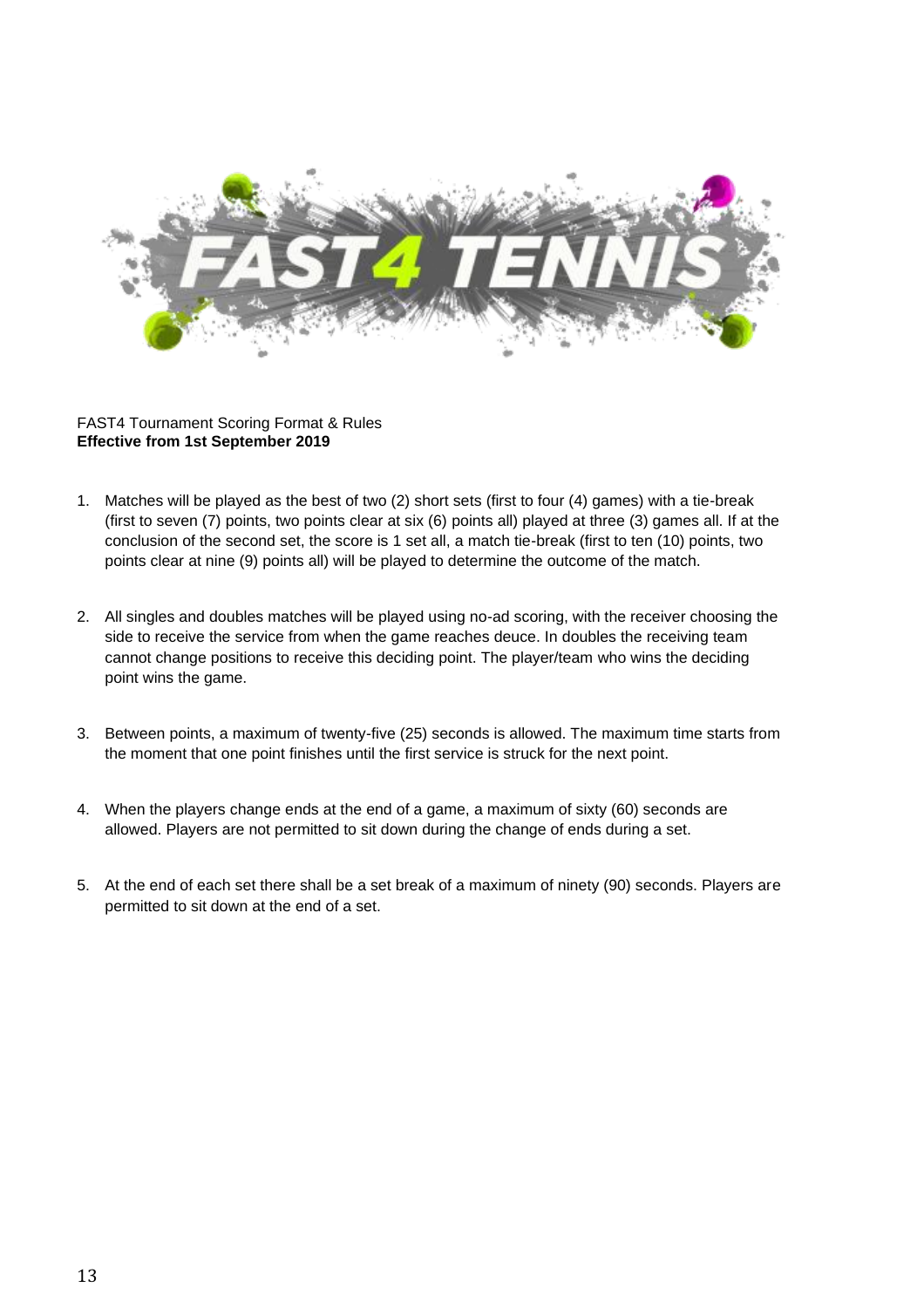#### **LTA 14U - 10U County Cup Qualifying Event**

**Order of Play for 6 counties per group** 

**Based on 4 boys singles, 4 girls singles, 2 boys doubles and 2 girls doubles**

|                    | <b>SATURDAY - DATE TO BE INPUTTED</b> |                               |                                     |                               |                               |                               |  |  |  |  |
|--------------------|---------------------------------------|-------------------------------|-------------------------------------|-------------------------------|-------------------------------|-------------------------------|--|--|--|--|
|                    | Court 1                               | Court 2                       | Court 3                             | Court 4                       | Court 5                       | Court 6                       |  |  |  |  |
| 11.00am            | $A \vee B$ (4 $\vee$ 4)               | $A \vee B$ (3 $\vee$ 3)       | D v E (4 v 4)                       | $D \vee E$ (3 $\nu$ 3)        |                               |                               |  |  |  |  |
| 12.00noon          | $A \vee B$ (2 $\vee$ 2)               | $A \vee B$ (1 $\vee$ 1)       | $D \vee E$ (2 $\vee$ 2)             | $D \vee E$ (1 $\vee$ 1)       |                               |                               |  |  |  |  |
| 1.00pm             | A v B Doubs 1                         | A v B Doubs 2                 | $D \vee E$ Doubs 1                  | $D \vee E$ Doubs 2            |                               |                               |  |  |  |  |
| After rest         |                                       |                               |                                     |                               |                               |                               |  |  |  |  |
| 2.00 <sub>pm</sub> | A v C $(4 v 4)$                       | $A \vee C$ (3 $\vee$ 3)       | $D \vee F$ (4 $\vee$ 4)             | $D \vee F$ (3 $\vee$ 3)       |                               |                               |  |  |  |  |
| 3.00pm             | $A \vee C$ (2 $\vee$ 2)               | $A \vee C$ (1 $\vee$ 1)       | D v F (2 v 2)                       | $D \vee F (1 \vee 1)$         |                               |                               |  |  |  |  |
| 4.00pm             | A v C Doubs 1                         | A v C Doubs 2                 | D v F Doubs 1                       | $D \vee F$ Doubs 2            |                               |                               |  |  |  |  |
|                    |                                       |                               |                                     |                               |                               |                               |  |  |  |  |
|                    |                                       |                               | <b>SUNDAY - DATE TO BE INPUTTED</b> |                               |                               |                               |  |  |  |  |
|                    | Court 1                               | <b>Court 2</b>                | Court 3                             | Court 4                       | Court 5                       | Court 6                       |  |  |  |  |
| 9.00am             | $C \vee B$ (4 $\vee$ 4)               | C v B (3 v 3)                 | F v E (4 v 4)                       | F v E (3v3)                   |                               |                               |  |  |  |  |
| 10.00am            | C v B (2 v 2)                         | C v B (1 v 1)                 | F v E (2 v 2)                       | F v E (1 v 1)                 |                               |                               |  |  |  |  |
| 11.00am            | C v B Doubs 1                         | C v B Doubs 2                 | F v E Doubs 1                       | F v E Doubs 2                 |                               |                               |  |  |  |  |
| <b>After Rest</b>  |                                       |                               |                                     |                               |                               |                               |  |  |  |  |
|                    | Winner                                | Winner                        | 2nd in                              | 2nd in                        | 3rd in                        | 3rd in                        |  |  |  |  |
| 12.00noon          | Group $A \vee B$ (4 $\vee$ 4)         | Group $A \vee B$ (3 $\vee$ 3) | Group $A \vee B$ (4 $\vee$ 4)       | Group $A \vee B$ (3 $\vee$ 3) | Group $A \vee B$ (4 $\vee$ 4) | Group $A \vee B$ (3 $\vee$ 3) |  |  |  |  |
|                    | Winner                                | Winner                        | 2nd in                              | 2nd in                        | 3rd in                        | 3rd in                        |  |  |  |  |
| 1.00 <sub>pm</sub> | Group $A \vee B$ (2 $\vee$ 2)         | Group $A \vee B$ (1 $\vee$ 1) | Group $A \vee B$ (2 $\vee$ 2)       | Group $A \vee B$ (1 $\vee$ 1) | Group $A \vee B$ (2 $\vee$ 2) | Group $A \vee B$ (1 $\vee$ 1) |  |  |  |  |
|                    | Winner                                | Winner                        | 2nd in                              | 2nd in                        | 3rd in                        | 3rd in                        |  |  |  |  |
| 2.00pm             | Group A v B Doubs 1                   | Group A v B Doubs 2           | Group A v B Doubs 1                 | Group A v B Doubs 2           | Group A v B Doubs 1           | Group A v B Doubs 2           |  |  |  |  |